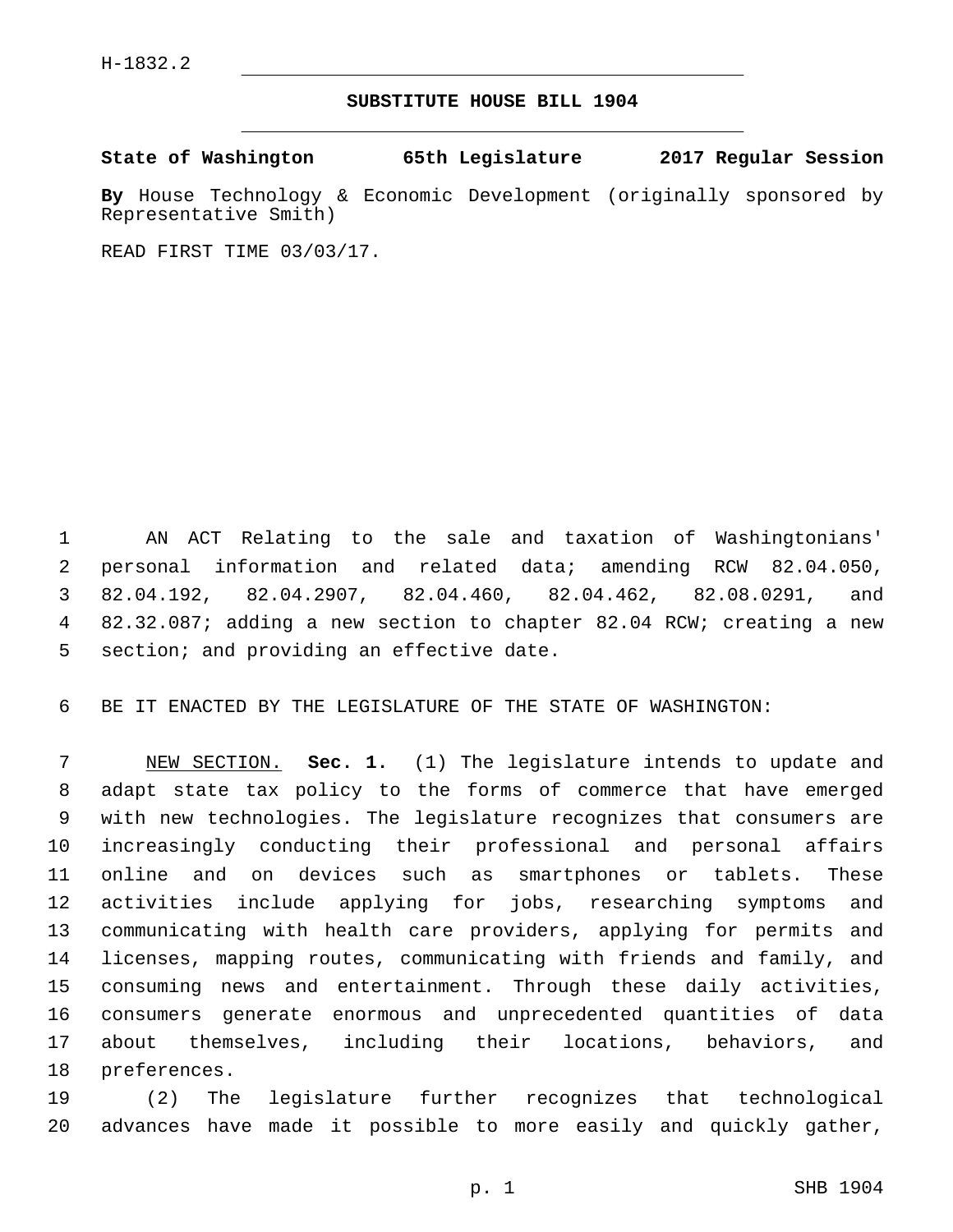analyze, and export vast amounts of personal information, whether such information is obtained through electronic or other means.

 (3) The legislature finds that there are various businesses engaged in accumulating the personal data that is available to be collected on Washingtonians, aggregating or compiling that information, and reselling it without any compensation to the people of the state. This is a new business model that has flourished and is anticipated to grow as more people and more devices are connected with ever-increasing frequency for an ever greater number of innovative applications. As such, the legislature intends to have this unique and growing industry set apart with its own individual tax rate. This will provide transparency on the number of businesses and volume of activity in this industry, and allow for fair compensation of Washingtonians on whose information these businesses 15 profit.

 NEW SECTION. **Sec. 2.** A new section is added to chapter 82.04 RCW to be codified between RCW 82.04.230 and 82.04.298 to read as 18 follows:

 (1) Upon every person engaging within this state in the business of making sales of personal information or exchanging personal information for consideration; as to such persons the amount of tax with respect to such business is equal to the gross income of the 23 business multiplied by the rate of 3.3 percent.

 (2) For the purposes of this section, "personal information" means information that identifies, relates to, describes, or is capable of being associated with, a particular individual, including but not limited to his or her name; physical address, mailing address, or other location information; telephone number; email address; internet protocol address; signature; physical characteristics or description; biometric data; driver's license number, state identification card number, passport number, social security number, or other government-issued identification number; bank account number, debit card number, credit card number, or any other financial information; insurance information; medical information; employment information; and educational information. "Personal information" also includes browser habits, consumer preferences and any other data that can be attributed to an individual and can be used for marketing, or determining access and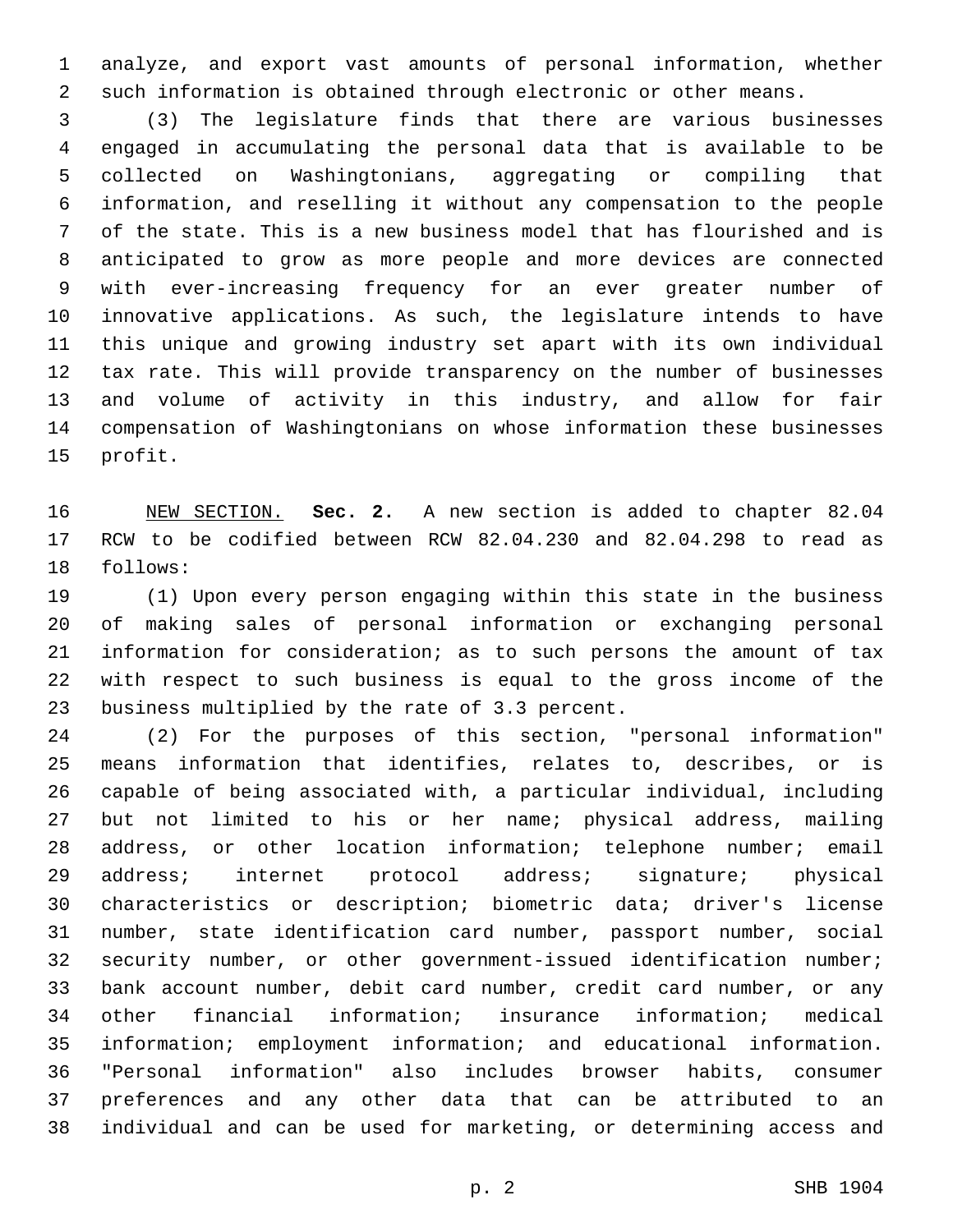costs related to insurance, credit, or health care. "Personal 2 information" does not include photographs.

 (3) For the purposes of this section, "engaging within this state" has the same meaning as provided in RCW 82.04.066, and also means that a person generates gross income of the business from personal information, as defined in subsection (2) of this section, of individuals located in this state. For purposes of this subsection, an individual is located in this state if any of the addresses, as defined in RCW 82.04.462(5), utilized by that 10 individual is located in this state.

 **Sec. 3.** RCW 82.04.050 and 2015 3rd sp.s. c 6 s 1105 are each 12 amended to read as follows:

 (1)(a) "Sale at retail" or "retail sale" means every sale of tangible personal property (including articles produced, fabricated, or imprinted) to all persons irrespective of the nature of their business and including, among others, without limiting the scope hereof, persons who install, repair, clean, alter, improve, construct, or decorate real or personal property of or for consumers 19 other than a sale to a person who:

 (i) Purchases for the purpose of resale as tangible personal property in the regular course of business without intervening use by such person, but a purchase for the purpose of resale by a regional transit authority under RCW 81.112.300 is not a sale for resale; or

 (ii) Installs, repairs, cleans, alters, imprints, improves, constructs, or decorates real or personal property of or for consumers, if such tangible personal property becomes an ingredient or component of such real or personal property without intervening 28 use by such person; or

 (iii) Purchases for the purpose of consuming the property purchased in producing for sale as a new article of tangible personal property or substance, of which such property becomes an ingredient or component or is a chemical used in processing, when the primary purpose of such chemical is to create a chemical reaction directly through contact with an ingredient of a new article being produced 35 for sale; or

 (iv) Purchases for the purpose of consuming the property purchased in producing ferrosilicon which is subsequently used in producing magnesium for sale, if the primary purpose of such property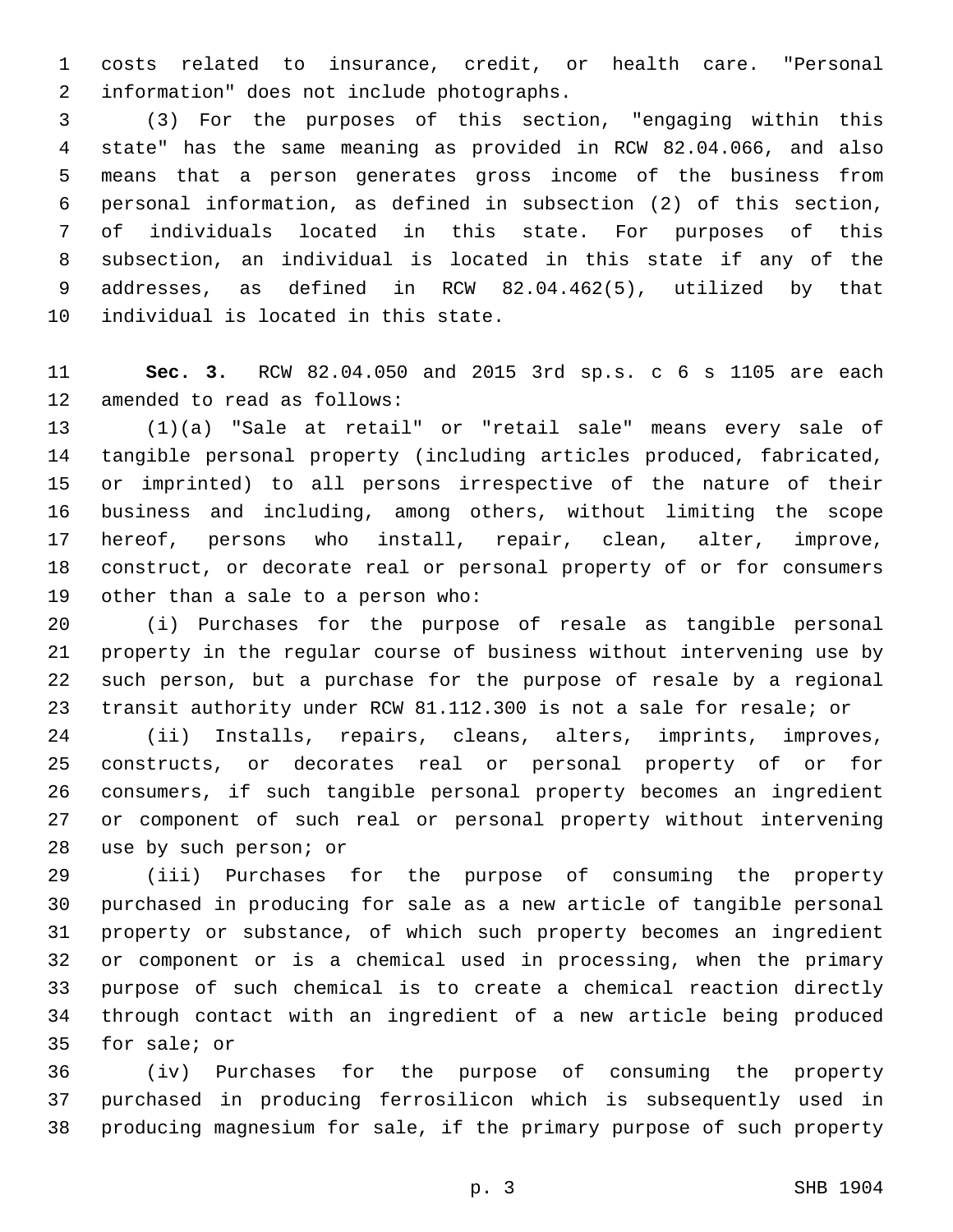is to create a chemical reaction directly through contact with an 2 ingredient of ferrosilicon; or

 (v) Purchases for the purpose of providing the property to consumers as part of competitive telephone service, as defined in RCW 5 82.04.065; or

 (vi) Purchases for the purpose of satisfying the person's obligations under an extended warranty as defined in subsection (7) of this section, if such tangible personal property replaces or becomes an ingredient or component of property covered by the extended warranty without intervening use by such person.

 (b) The term includes every sale of tangible personal property that is used or consumed or to be used or consumed in the performance of any activity defined as a "sale at retail" or "retail sale" even though such property is resold or used as provided in (a)(i) through 15 (vi) of this subsection following such use.

 (c) The term also means every sale of tangible personal property to persons engaged in any business that is taxable under RCW 82.04.280(1) (a), (b), and (g), 82.04.290, and 82.04.2908.

 (2) The term "sale at retail" or "retail sale" includes the sale of or charge made for tangible personal property consumed and/or for labor and services rendered in respect to the following:

 (a) The installing, repairing, cleaning, altering, imprinting, or improving of tangible personal property of or for consumers, including charges made for the mere use of facilities in respect thereto, but excluding charges made for the use of self-service laundry facilities, and also excluding sales of laundry service to nonprofit health care facilities, and excluding services rendered in 28 respect to live animals, birds and insects;

 (b) The constructing, repairing, decorating, or improving of new or existing buildings or other structures under, upon, or above real property of or for consumers, including the installing or attaching of any article of tangible personal property therein or thereto, whether or not such personal property becomes a part of the realty by virtue of installation, and also includes the sale of services or charges made for the clearing of land and the moving of earth excepting the mere leveling of land used in commercial farming or 37 agriculture;

 (c) The constructing, repairing, or improving of any structure upon, above, or under any real property owned by an owner who conveys the property by title, possession, or any other means to the person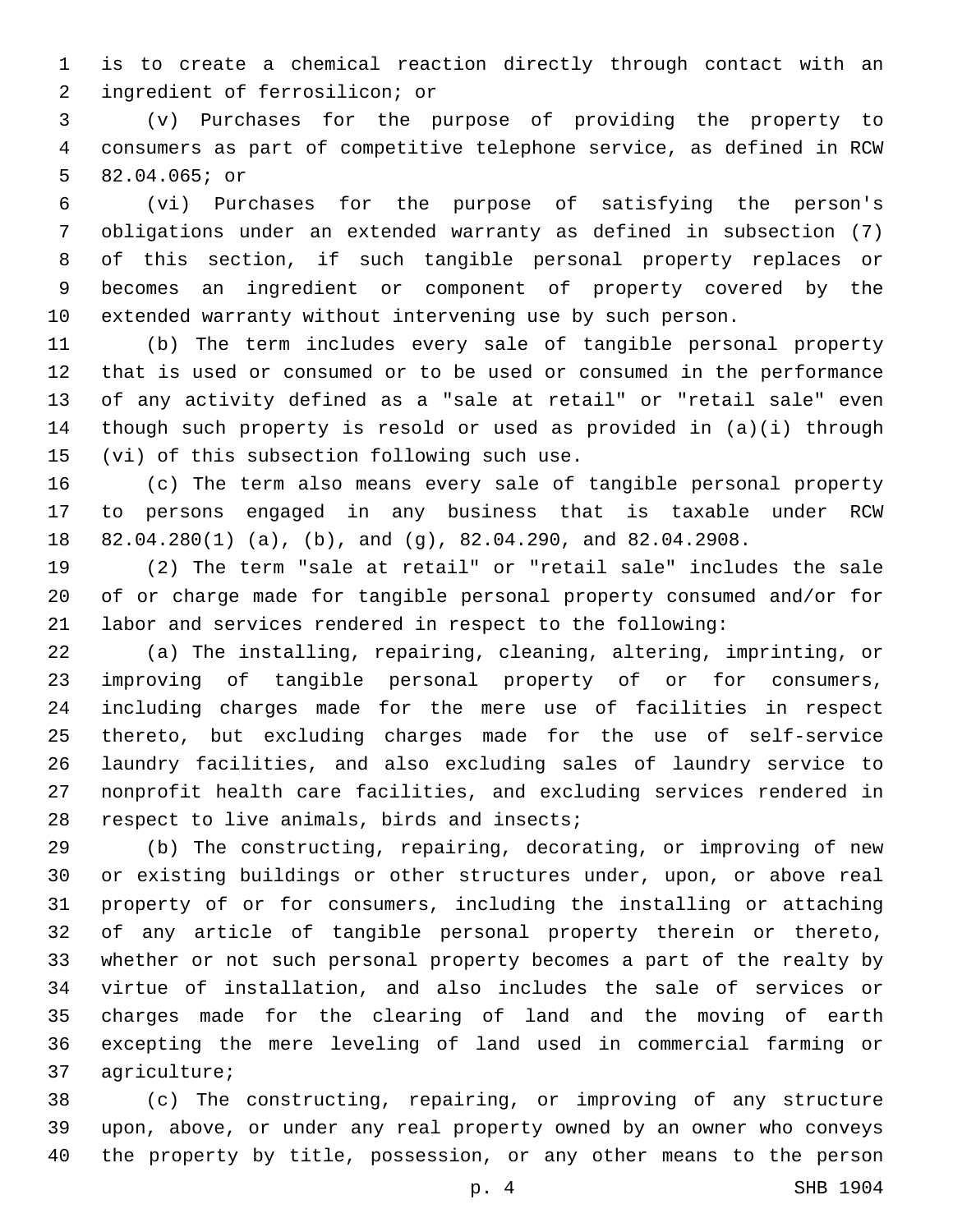performing such construction, repair, or improvement for the purpose of performing such construction, repair, or improvement and the property is then reconveyed by title, possession, or any other means 4 to the original owner;

 (d) The cleaning, fumigating, razing, or moving of existing buildings or structures, but does not include the charge made for janitorial services; and for purposes of this section the term "janitorial services" means those cleaning and caretaking services ordinarily performed by commercial janitor service businesses including, but not limited to, wall and window washing, floor cleaning and waxing, and the cleaning in place of rugs, drapes and upholstery. The term "janitorial services" does not include painting, papering, repairing, furnace or septic tank cleaning, snow removal or 14 sandblasting;

 (e) Automobile towing and similar automotive transportation services, but not in respect to those required to report and pay 17 taxes under chapter 82.16 RCW;

 (f) The furnishing of lodging and all other services by a hotel, rooming house, tourist court, motel, trailer camp, and the granting of any similar license to use real property, as distinguished from the renting or leasing of real property, and it is presumed that the occupancy of real property for a continuous period of one month or more constitutes a rental or lease of real property and not a mere license to use or enjoy the same. For the purposes of this subsection, it is presumed that the sale of and charge made for the furnishing of lodging for a continuous period of one month or more to a person is a rental or lease of real property and not a mere license to enjoy the same;

 (g) The installing, repairing, altering, or improving of digital 30 goods for consumers;

 (h) Persons taxable under (a), (b), (c), (d), (e), (f), and (g) of this subsection when such sales or charges are for property, labor and services which are used or consumed in whole or in part by such persons in the performance of any activity defined as a "sale at retail" or "retail sale" even though such property, labor and services may be resold after such use or consumption. Nothing contained in this subsection may be construed to modify subsection (1) of this section and nothing contained in subsection (1) of this section may be construed to modify this subsection.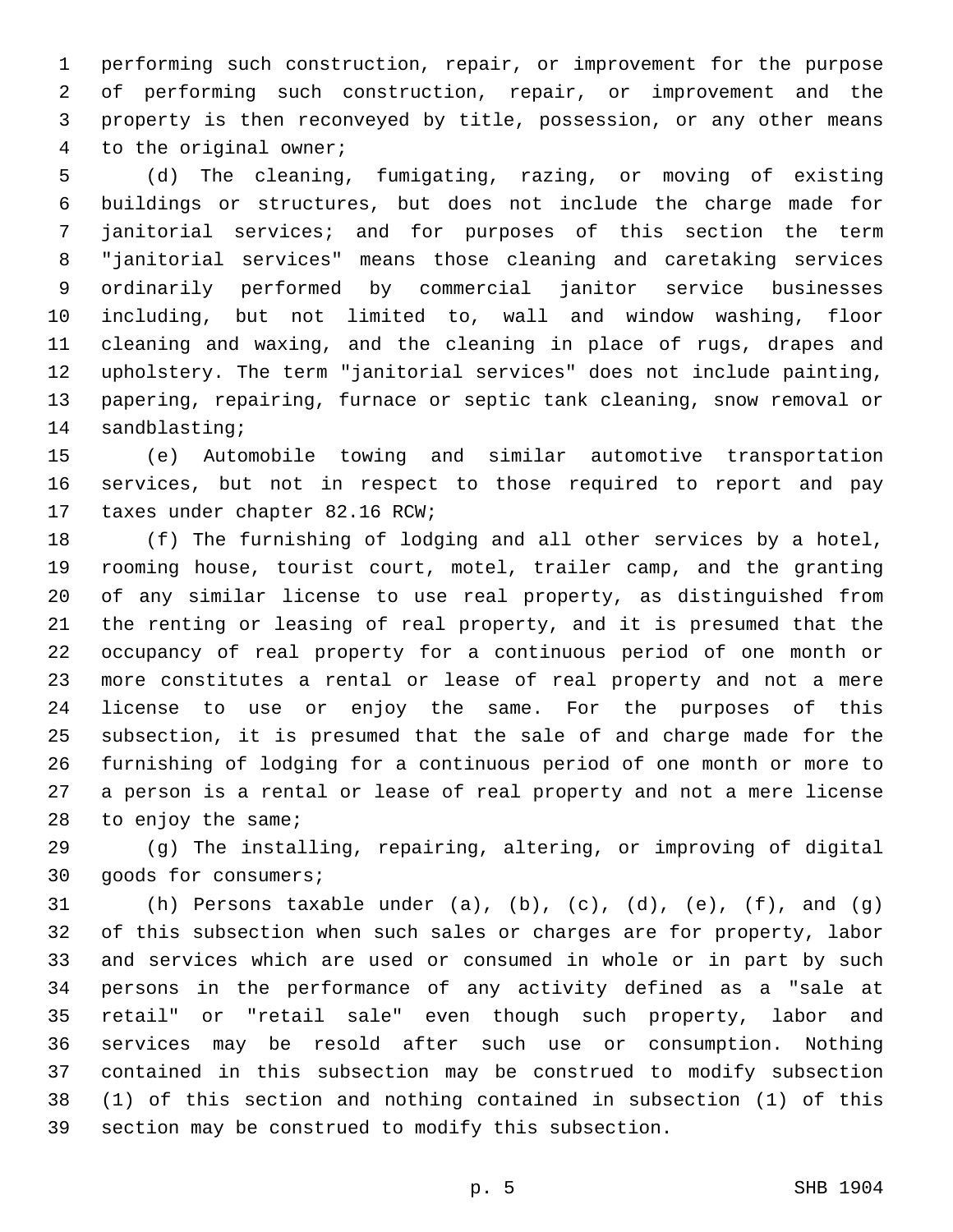(3) The term "sale at retail" or "retail sale" includes the sale of or charge made for personal, business, or professional services including amounts designated as interest, rents, fees, admission, and other service emoluments however designated, received by persons 5 engaging in the following business activities:

6 (a) Abstract, title insurance, and escrow services;

7 (b) ((Credit bureau services;

 $\{e\}$ )) Automobile parking and storage garage services;

 $((\{d\}))(c)$  Landscape maintenance and horticultural services but excluding (i) horticultural services provided to farmers and (ii) pruning, trimming, repairing, removing, and clearing of trees and brush near electric transmission or distribution lines or equipment, 13 if performed by or at the direction of an electric utility;

14 (((e)) (d) Service charges associated with tickets to 15 professional sporting events;

16  $((\text{+f-}))(e)$  The following personal services: Tanning salon 17 services, tattoo parlor services, steam bath services, turkish bath 18 services, escort services, and dating services; and

19  $((+g+))$   $(f)(i)$  Operating an athletic or fitness facility, 20 including all charges for the use of such a facility or for any 21 associated services and amenities, except as provided in  $((+g+))$  (f) 22 (ii) of this subsection.

23 (ii) Notwithstanding anything to the contrary in  $((+g+))$   $(f)(i)$ 24 of this subsection (3), the term "sale at retail" and "retail sale" 25 under this subsection does not include:

26 (A) Separately stated charges for the use of an athletic or 27 fitness facility where such use is primarily for a purpose other than 28 engaging in or receiving instruction in a physical fitness activity;

 (B) Separately stated charges for the use of a discrete portion of an athletic or fitness facility, other than a pool, where such discrete portion of the facility does not by itself meet the definition of "athletic or fitness facility" in this subsection;

 (C) Separately stated charges for services, such as advertising, massage, nutritional consulting, and body composition testing, that do not require the customer to engage in physical fitness activities 36 to receive the service. The exclusion in this subsection  $(3)((\{g\}))$  $(f)(ii)(C)$  does not apply to personal training services and 38 instruction in a physical fitness activity;

39 (D) Separately stated charges for physical therapy provided by a 40 physical therapist, as those terms are defined in RCW 18.74.010, or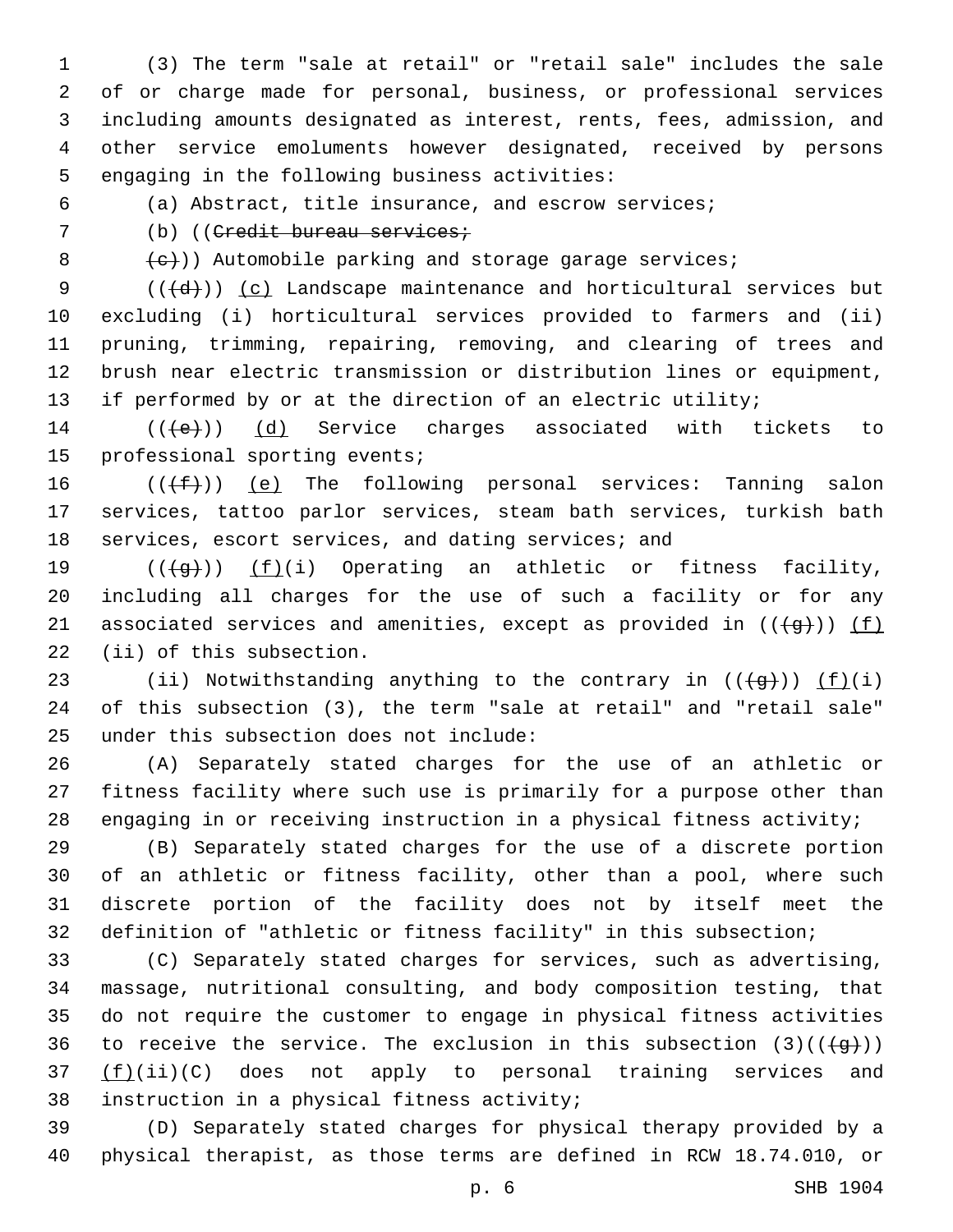occupational therapy provided by an occupational therapy practitioner, as those terms are defined in RCW 18.59.020, when performed pursuant to a referral from an authorized health care practitioner or in consultation with an authorized health care 5 practitioner. For the purposes of this subsection  $(3)((\{g\}))$  (f) (ii)(D), an authorized health care practitioner means a health care practitioner licensed under chapter 18.83, 18.25, 18.36A, 18.57, 18.57A, 18.71, or 18.71A RCW;8

 (E) Rent or association fees charged by a landlord or residential association to a tenant or residential owner with access to an athletic or fitness facility maintained by the landlord or residential association, unless the rent or fee varies depending on 13 whether the tenant or owner has access to the facility;

 (F) Services provided in the regular course of employment by an employee with access to an athletic or fitness facility maintained by the employer for use without charge by its employees or their family 17 members;

 (G) The provision of access to an athletic or fitness facility by an educational institution to its students and staff. However, charges made by an educational institution to its alumni or other members of the public for the use of any of the educational institution's athletic or fitness facilities are a retail sale under 23 this subsection  $(3)((\{g\}))$  (f). For purposes of this subsection (3)  $((\overline{g})) (f)(ii)(G)$ , "educational institution" has the same meaning as 25 in RCW 82.04.170; and

 (H) Yoga, tai chi, or chi gong classes held at a community center, park, gymnasium, college or university, hospital or other medical facility, private residence, or any facility that is not primarily used for physical fitness activities other than yoga, tai 30 chi, or chi gong classes.

31 (iii) Nothing in  $((+g+))$  (f)(ii) of this subsection (3) may be construed to affect the taxation of sales made by the operator of an athletic or fitness facility, where such sales are defined as a retail sale under any provision of this section other than this 35 subsection (3).

36 (iv) For the purposes of this subsection  $(3)((\{g\}))$  (f), the 37 following definitions apply:

 (A) "Athletic or fitness facility" means an indoor or outdoor facility or portion of a facility that is primarily used for: Exercise classes; strength and conditioning programs; personal

p. 7 SHB 1904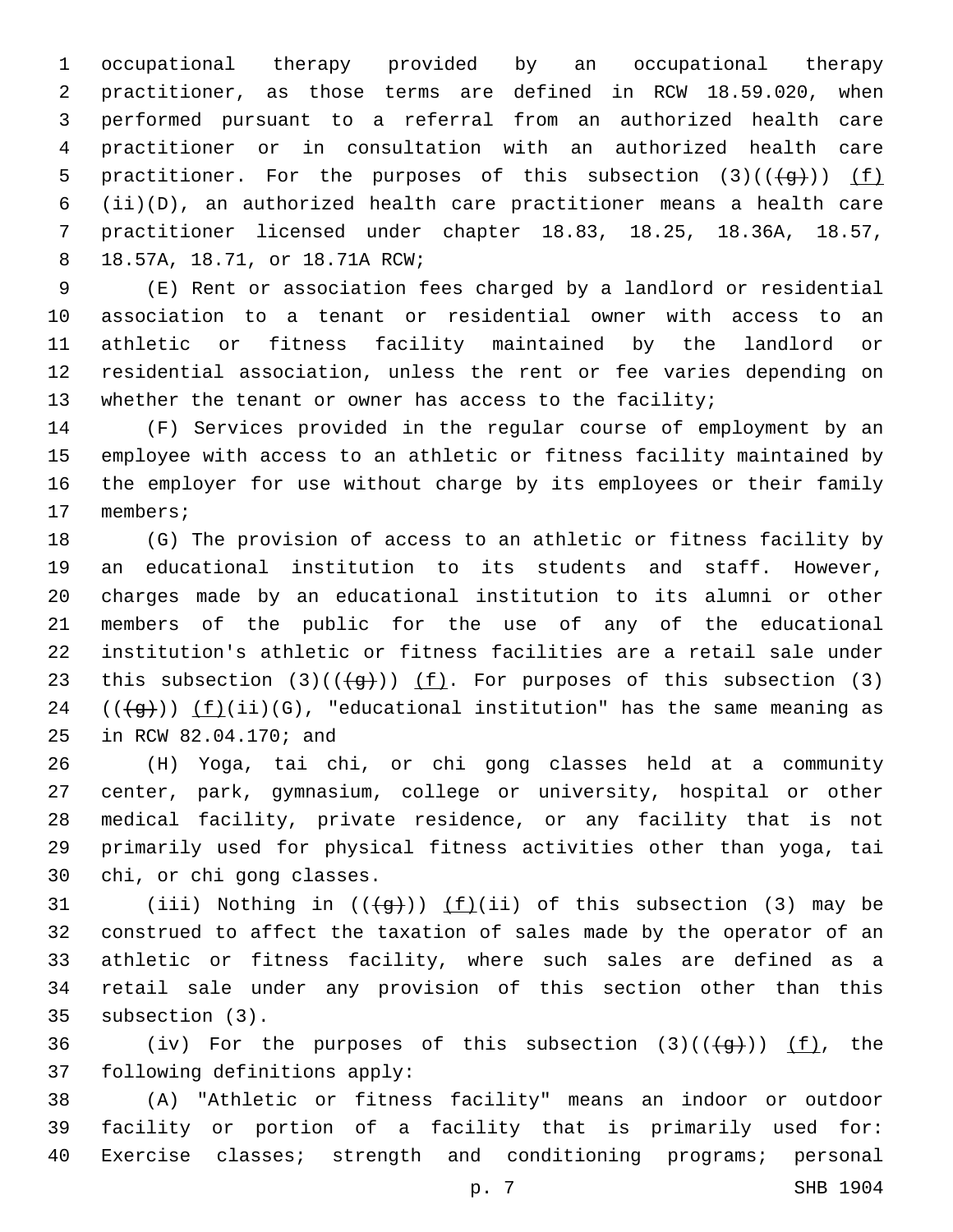training services; tennis, racquetball, handball, squash, or pickleball; yoga; boxing, kickboxing, wrestling, martial arts, or mixed martial arts training; or other activities requiring the use of exercise or strength training equipment, such as treadmills, elliptical machines, stair climbers, stationary cycles, rowing machines, pilates equipment, balls, climbing ropes, jump ropes, and 7 weightlifting equipment.

 (B) "Physical fitness activities" means activities that involve physical exertion for the purpose of improving or maintaining the general fitness, strength, flexibility, conditioning, or health of 11 the participant.

 (4)(a) The term also includes the renting or leasing of tangible 13 personal property to consumers.

 (b) The term does not include the renting or leasing of tangible personal property where the lease or rental is for the purpose of 16 sublease or subrent.

 (5) The term also includes the providing of "competitive telephone service," "telecommunications service," or "ancillary services," as those terms are defined in RCW 82.04.065, to consumers.

 (6)(a) The term also includes the sale of prewritten computer software to a consumer, regardless of the method of delivery to the end user. For purposes of (a) and (b) of this subsection, the sale of prewritten computer software includes the sale of or charge made for a key or an enabling or activation code, where the key or code is required to activate prewritten computer software and put the software into use. There is no separate sale of the key or code from the prewritten computer software, regardless of how the sale may be 28 characterized by the vendor or by the purchaser.

 (b) The term "retail sale" does not include the sale of or charge 30 made for:

31 (i) Custom software; or

(ii) The customization of prewritten computer software.

 (c)(i) The term also includes the charge made to consumers for the right to access and use prewritten computer software, where possession of the software is maintained by the seller or a third party, regardless of whether the charge for the service is on a per use, per user, per license, subscription, or some other basis.

 (ii)(A) The service described in (c)(i) of this subsection (6) includes the right to access and use prewritten computer software to 40 perform data processing.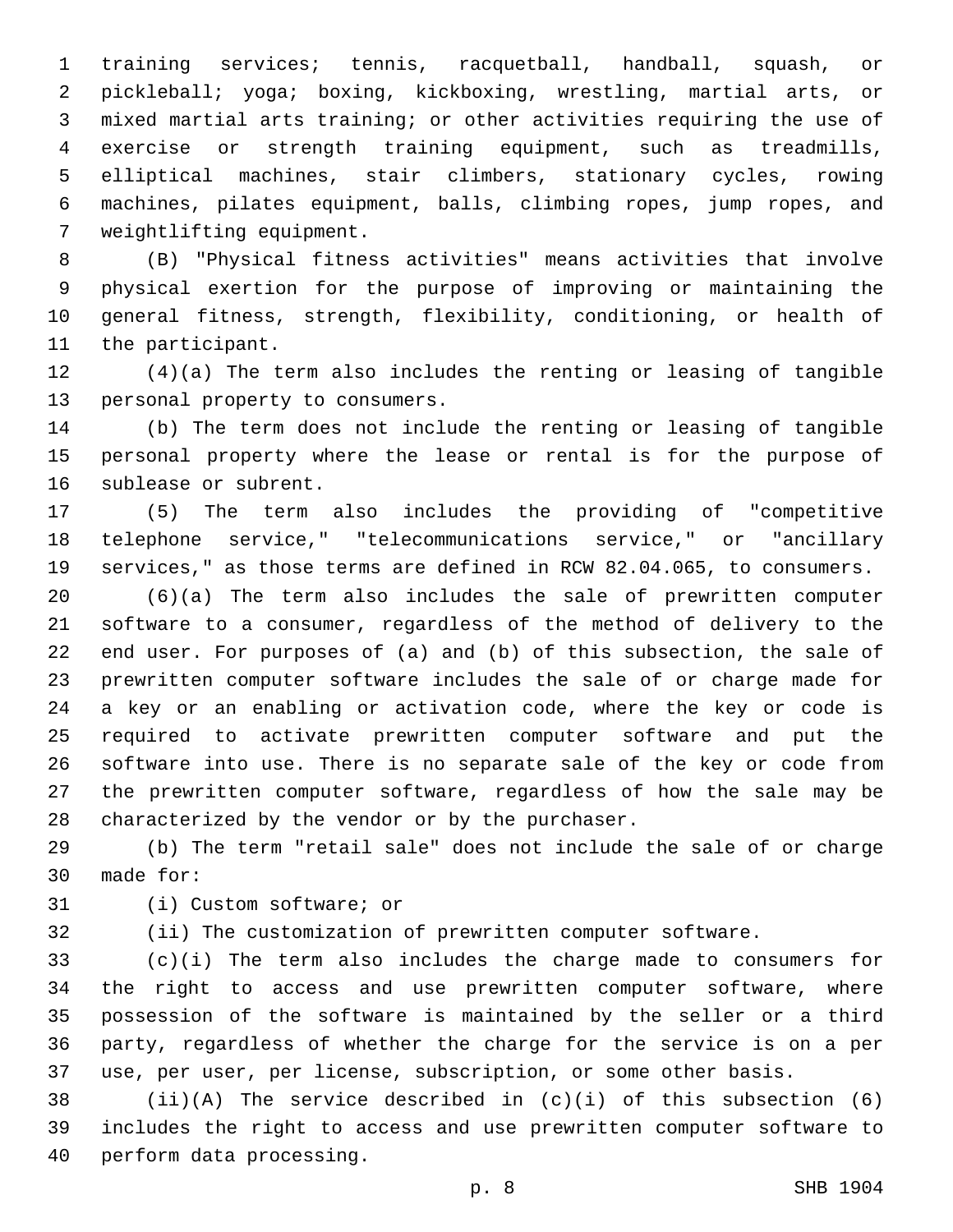(B) For purposes of this subsection (6)(c)(ii), "data processing" means the systematic performance of operations on data to extract the required information in an appropriate form or to convert the data to usable information. Data processing includes check processing, image processing, form processing, survey processing, payroll processing, claim processing, and similar activities.6

 (7) The term also includes the sale of or charge made for an extended warranty to a consumer. For purposes of this subsection, "extended warranty" means an agreement for a specified duration to perform the replacement or repair of tangible personal property at no additional charge or a reduced charge for tangible personal property, labor, or both, or to provide indemnification for the replacement or repair of tangible personal property, based on the occurrence of specified events. The term "extended warranty" does not include an agreement, otherwise meeting the definition of extended warranty in this subsection, if no separate charge is made for the agreement and the value of the agreement is included in the sales price of the tangible personal property covered by the agreement. For purposes of this subsection, "sales price" has the same meaning as in RCW 20 82.08.010.

 (8)(a) The term also includes the following sales to consumers of digital goods, digital codes, and digital automated services:

 (i) Sales in which the seller has granted the purchaser the right 24 of permanent use;

 (ii) Sales in which the seller has granted the purchaser a right 26 of use that is less than permanent;

 (iii) Sales in which the purchaser is not obligated to make 28 continued payment as a condition of the sale; and

 (iv) Sales in which the purchaser is obligated to make continued 30 payment as a condition of the sale.

 (b) A retail sale of digital goods, digital codes, or digital automated services under this subsection (8) includes any services provided by the seller exclusively in connection with the digital goods, digital codes, or digital automated services, whether or not a 35 separate charge is made for such services.

 (c) For purposes of this subsection, "permanent" means perpetual or for an indefinite or unspecified length of time. A right of permanent use is presumed to have been granted unless the agreement between the seller and the purchaser specifies or the circumstances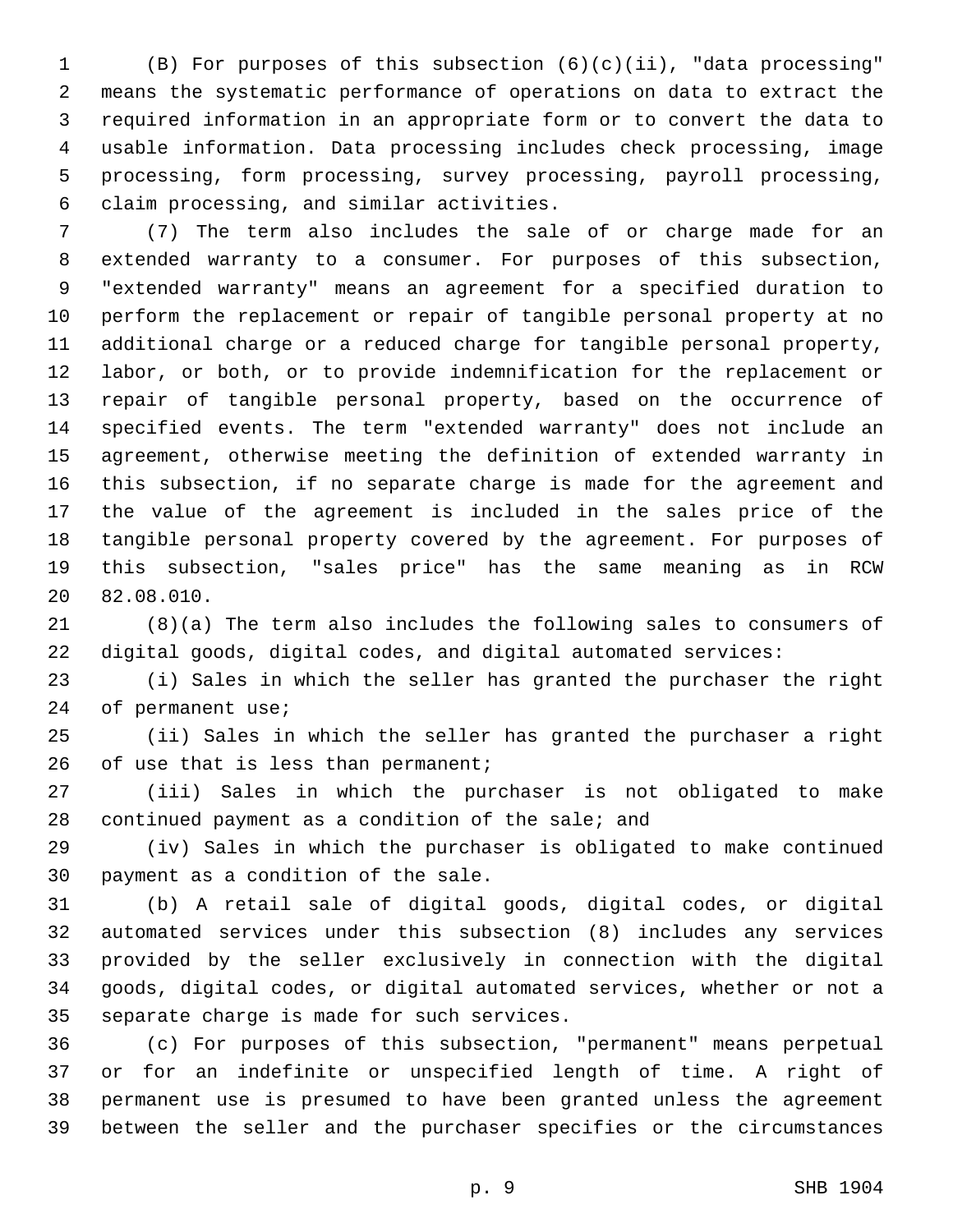surrounding the transaction suggest or indicate that the right to use terminates on the occurrence of a condition subsequent.

 (9) The term also includes the charge made for providing tangible personal property along with an operator for a fixed or indeterminate period of time. A consideration of this is that the operator is necessary for the tangible personal property to perform as designed. For the purpose of this subsection (9), an operator must do more than maintain, inspect, or set up the tangible personal property.

 (10) The term does not include the sale of or charge made for labor and services rendered in respect to the building, repairing, or improving of any street, place, road, highway, easement, right-of- way, mass public transportation terminal or parking facility, bridge, tunnel, or trestle which is owned by a municipal corporation or political subdivision of the state or by the United States and which is used or to be used primarily for foot or vehicular traffic including mass transportation vehicles of any kind.

 (11) The term also does not include sales of chemical sprays or washes to persons for the purpose of postharvest treatment of fruit for the prevention of scald, fungus, mold, or decay, nor does it include sales of feed, seed, seedlings, fertilizer, agents for enhanced pollination including insects such as bees, and spray materials to: (a) Persons who participate in the federal conservation reserve program, the environmental quality incentives program, the wetlands reserve program, and the wildlife habitat incentives program, or their successors administered by the United States department of agriculture; (b) farmers for the purpose of producing for sale any agricultural product; (c) farmers for the purpose of providing bee pollination services; and (d) farmers acting under cooperative habitat development or access contracts with an organization exempt from federal income tax under 26 U.S.C. Sec. 501(c)(3) of the federal internal revenue code or the Washington state department of fish and wildlife to produce or improve wildlife 33 habitat on land that the farmer owns or leases.

 (12) The term does not include the sale of or charge made for labor and services rendered in respect to the constructing, repairing, decorating, or improving of new or existing buildings or other structures under, upon, or above real property of or for the United States, any instrumentality thereof, or a county or city housing authority created pursuant to chapter 35.82 RCW, including the installing, or attaching of any article of tangible personal

p. 10 SHB 1904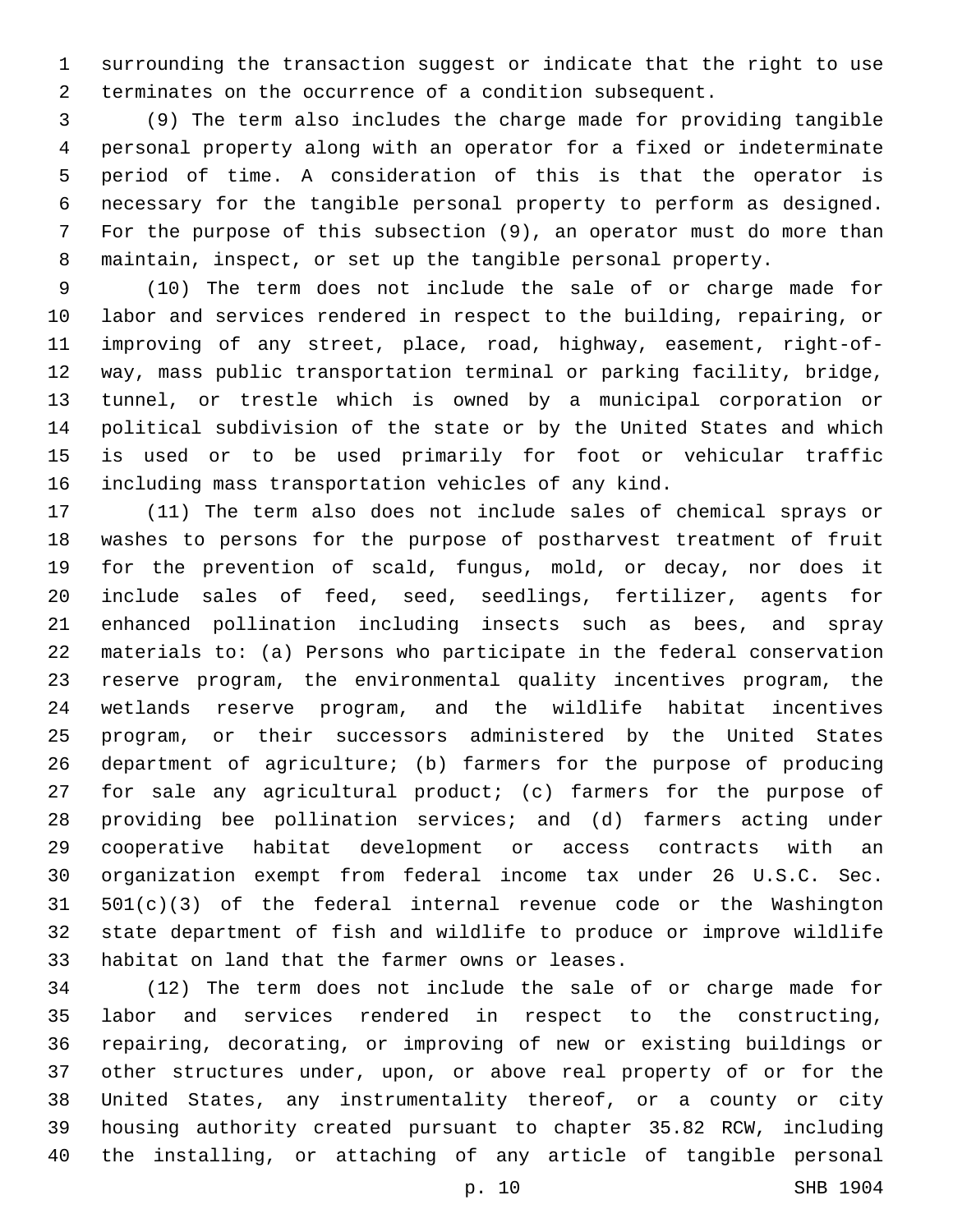property therein or thereto, whether or not such personal property becomes a part of the realty by virtue of installation. Nor does the term include the sale of services or charges made for the clearing of land and the moving of earth of or for the United States, any instrumentality thereof, or a county or city housing authority. Nor does the term include the sale of services or charges made for cleaning up for the United States, or its instrumentalities, radioactive waste and other by-products of weapons production and 9 nuclear research and development.

 (13) The term does not include the sale of or charge made for labor, services, or tangible personal property pursuant to agreements providing maintenance services for bus, rail, or rail fixed guideway equipment when a regional transit authority is the recipient of the labor, services, or tangible personal property, and a transit agency, as defined in RCW 81.104.015, performs the labor or services.

 (14) The term does not include the sale for resale of any service described in this section if the sale would otherwise constitute a "sale at retail" and "retail sale" under this section.

 (15)(a) The term "sale at retail" or "retail sale" includes amounts charged, however labeled, to consumers to engage in any of the activities listed in this subsection (15)(a), including the furnishing of any associated equipment or, except as otherwise provided in this subsection, providing instruction in such activities, where such charges are not otherwise defined as a "sale 25 at retail" or "retail sale" in this section:

 (i)(A) Golf, including any variant in which either golf balls or golf clubs are used, such as miniature golf, hitting golf balls at a driving range, and golf simulators, and including fees charged by a golf course to a player for using his or her own cart. However, charges for golf instruction are not a retail sale, provided that if the instruction involves the use of a golfing facility that would otherwise require the payment of a fee, such as green fees or driving range fees, such fees, including the applicable retail sales tax, must be separately identified and charged by the golfing facility operator to the instructor or the person receiving the instruction.

 (B) Notwithstanding (a)(i)(A) of this subsection (15) and except as otherwise provided in this subsection (15)(a)(i)(B), the term "sale at retail" or "retail sale" does not include amounts charged to participate in, or conduct, a golf tournament or other competitive event. However, amounts paid by event participants to the golf

p. 11 SHB 1904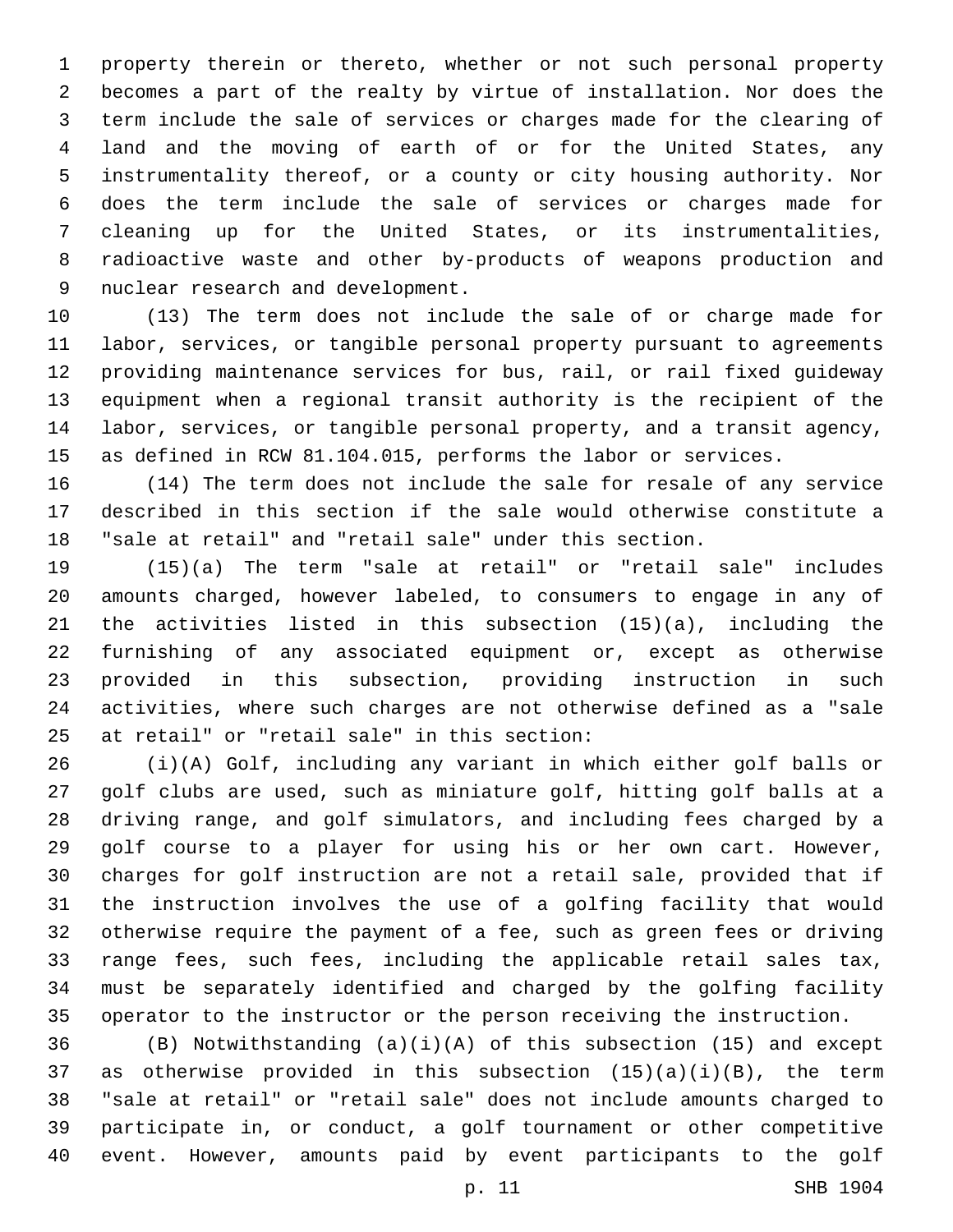facility operator are retail sales under this subsection (15)(a)(i). Likewise, amounts paid by the event organizer to the golf facility are retail sales under this subsection (15)(a)(i), if such amounts 4 vary based on the number of event participants;

 (ii) Ballooning, hang gliding, indoor or outdoor sky diving, paragliding, parasailing, and similar activities;6

 (iii) Air hockey, billiards, pool, foosball, darts, shuffleboard, 8 ping pong, and similar games;

 (iv) Access to amusement park, theme park, and water park facilities, including but not limited to charges for admission and locker or cabana rentals. Discrete charges for rides or other attractions or entertainment that are in addition to the charge for admission are not a retail sale under this subsection (15)(a)(iv). For the purposes of this subsection, an amusement park or theme park is a location that provides permanently affixed amusement rides, games, and other entertainment, but does not include parks or zoos for which the primary purpose is the exhibition of wildlife, or fairs, carnivals, and festivals as defined in (b)(i) of this 19 subsection;

20 (v) Batting cage activities;

 (vi) Bowling, but not including competitive events, except that amounts paid by the event participants to the bowling alley operator are retail sales under this subsection (15)(a)(vi). Likewise, amounts paid by the event organizer to the operator of the bowling alley are retail sales under this subsection (15)(a)(vi), if such amounts vary 26 based on the number of event participants;

 (vii) Climbing on artificial climbing structures, whether indoors 28 or outdoors;

29 (viii) Day trips for sightseeing purposes;

 (ix) Bungee jumping, zip lining, and riding inside a ball, 31 whether inflatable or otherwise;

 (x) Horseback riding offered to the public, where the seller furnishes the horse to the buyer and providing instruction is not the primary focus of the activity, including guided rides, but not including therapeutic horseback riding provided by an instructor certified by a nonprofit organization that offers national or 37 international certification for therapeutic riding instructors;

 (xi) Fishing, including providing access to private fishing areas and charter or guided fishing, except that fishing contests and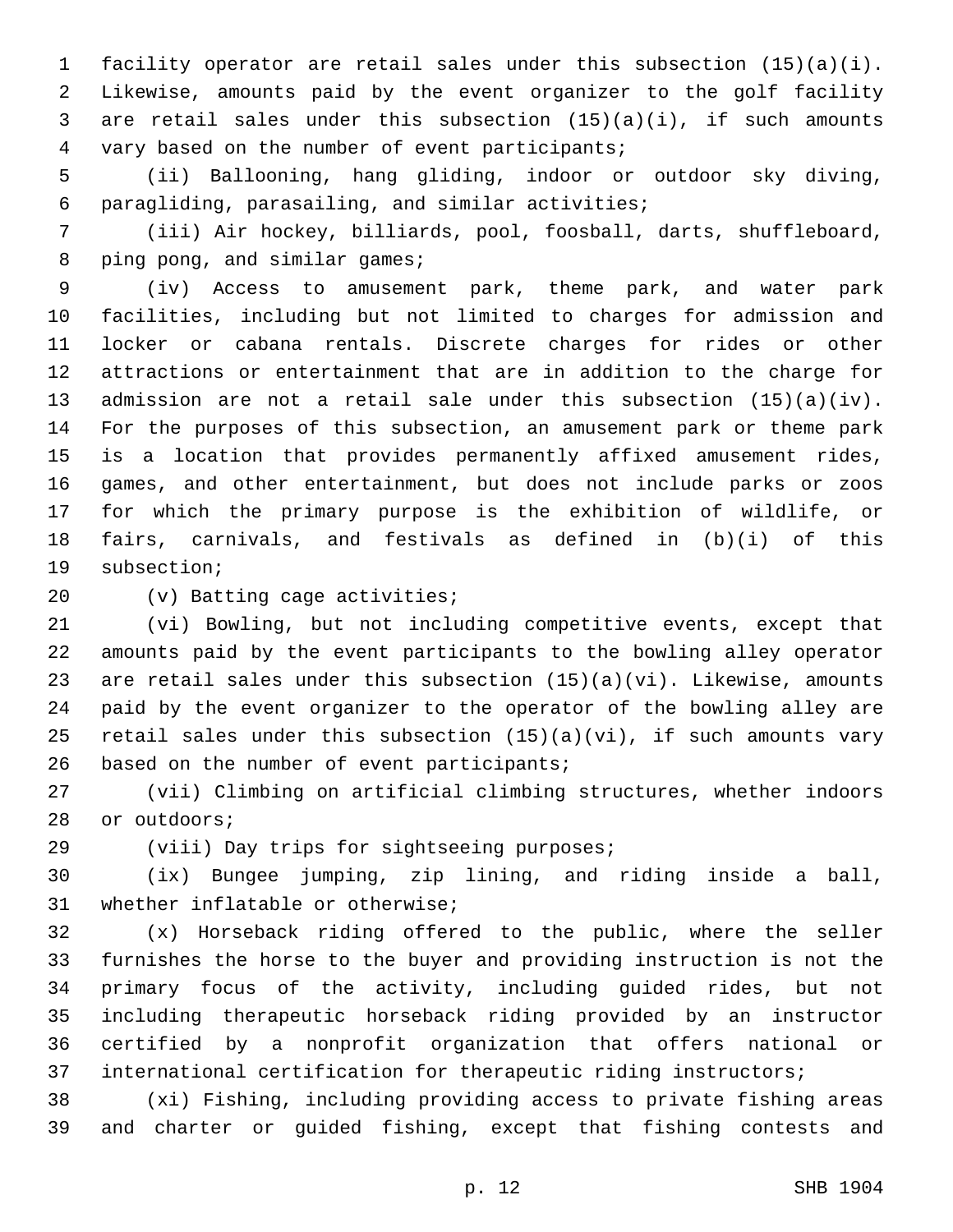license fees imposed by a government entity are not a retail sale 2 under this subsection;

 (xii) Guided hunting and hunting at game farms and shooting preserves, except that hunting contests and license fees imposed by a government entity are not a retail sale under this subsection;

 (xiii) Swimming, but only in respect to (A) recreational or fitness swimming that is open to the public, such as open swim, lap swimming, and special events like kids night out and pool parties during open swim time, and (B) pool parties for private events, such as birthdays, family gatherings, and employee outings. Fees for swimming lessons, to participate in swim meets and other competitions, or to join a swim team, club, or aquatic facility are 13 not retail sales under this subsection (15)(a)(xiii);

 (xiv) Go-karting, bumper cars, and other motorized activities where the seller provides the vehicle and the premises where the 16 buyer will operate the vehicle;

 (xv) Indoor or outdoor playground activities, such as inflatable 18 bounce structures and other inflatables; mazes; trampolines; slides; ball pits; games of tag, including laser tag and soft-dart tag; and human gyroscope rides, regardless of whether such activities occur at the seller's place of business, but not including playground activities provided for children by a licensed child day care center or licensed family day care provider as those terms are defined in 24 RCW 43.215.010;

 (xvi) Shooting sports and activities, such as target shooting, skeet, trap, sporting clays, "5" stand, and archery, but only in respect to discrete charges to members of the public to engage in these activities, but not including fees to enter a competitive event, instruction that is entirely or predominately classroom based, or to join or renew a membership at a club, range, or other facility;

31 (xvii) Paintball and airsoft activities;

 (xviii) Skating, including ice skating, roller skating, and inline skating, but only in respect to discrete charges to members of the public to engage in skating activities, but not including skating lessons, competitive events, team activities, or fees to join or renew a membership at a skating facility, club, or other 37 organization;

 (xix) Nonmotorized snow sports and activities, such as downhill and cross-country skiing, snowboarding, ski jumping, sledding, snow tubing, snowshoeing, and similar snow sports and activities, whether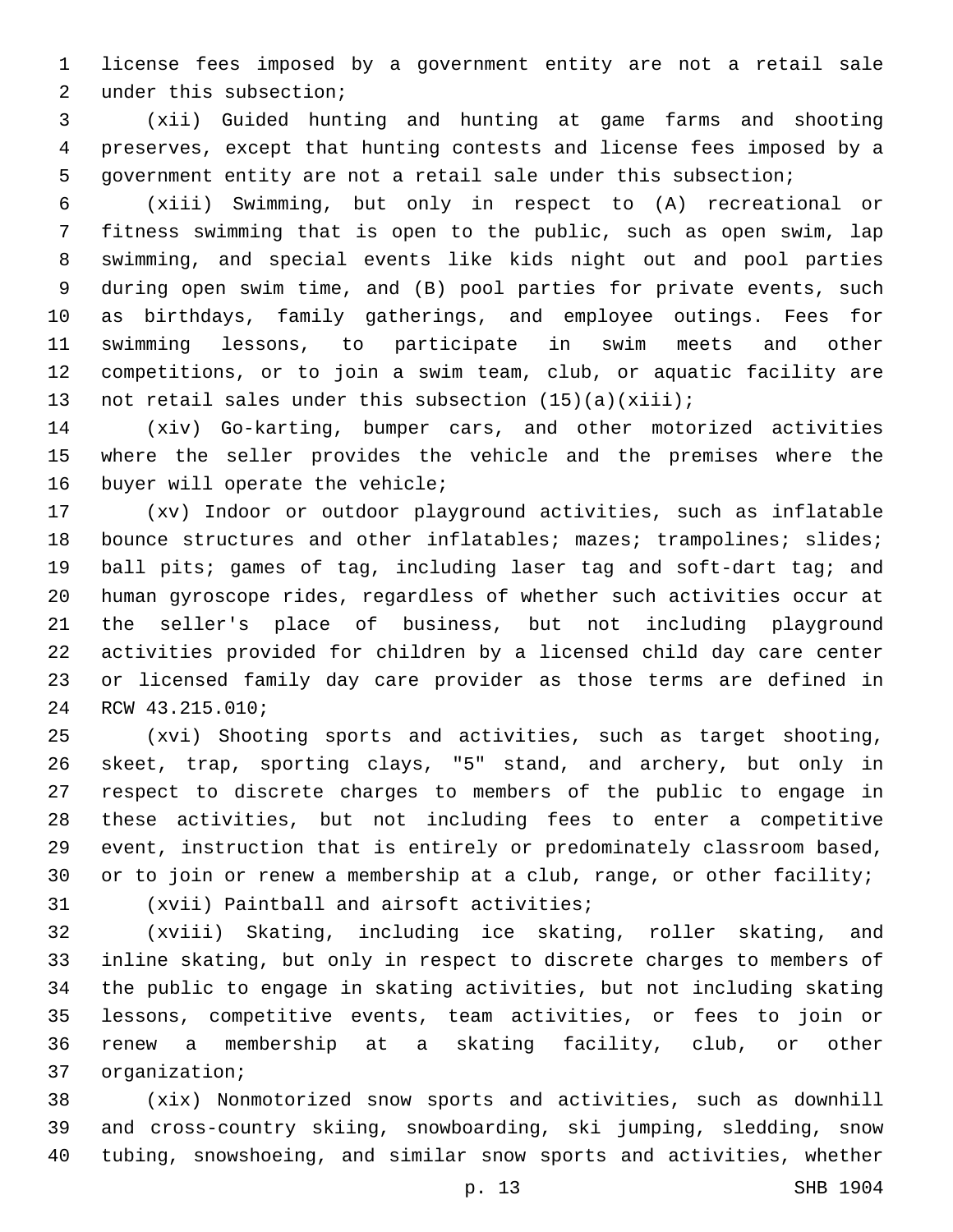engaged in outdoors or in an indoor facility with or without snow, but only in respect to discrete charges to the public for the use of land or facilities to engage in nonmotorized snow sports and activities, such as fees, however labeled, for the use of ski lifts and tows and daily or season passes for access to trails or other areas where nonmotorized snow sports and activities are conducted. However, fees for the following are not retail sales under this subsection (15)(a)(xix): (A) Instructional lessons; (B) permits issued by a governmental entity to park a vehicle on or access public lands; and (C) permits or leases granted by an owner of private timberland for recreational access to areas used primarily for 12 growing and harvesting timber; and

 (xx) Scuba diving; snorkeling; river rafting; surfing; kiteboarding; flyboarding; water slides; inflatables, such as water pillows, water trampolines, and water rollers; and similar water 16 sports and activities.

 (b) Notwithstanding anything to the contrary in this subsection (15), the term "sale at retail" or "retail sale" does not include 19 charges:

 (i) Made for admission to, and rides or attractions at, fairs, carnivals, and festivals. For the purposes of this subsection, fairs, carnivals, and festivals are events that do not exceed twenty-one days and a majority of the amusement rides, if any, are not affixed 24 to real property;

 (ii) Made by an educational institution to its students and staff for activities defined as retail sales by (a)(i) through (xx) of this subsection. However, charges made by an educational institution to its alumni or other members of the general public for these activities are a retail sale under this subsection (15). For purposes of this subsection (15)(b)(ii), "educational institution" has the 31 same meaning as in RCW 82.04.170;

 (iii) Made by a vocational school for commercial diver training that is licensed by the workforce training and education coordinating 34 board under chapter 28C.10 RCW; or

 (iv) Made for day camps offered by a nonprofit organization or state or local governmental entity that provide youth not older than age eighteen, or that are focused on providing individuals with disabilities or mental illness, the opportunity to participate in a 39 variety of supervised activities.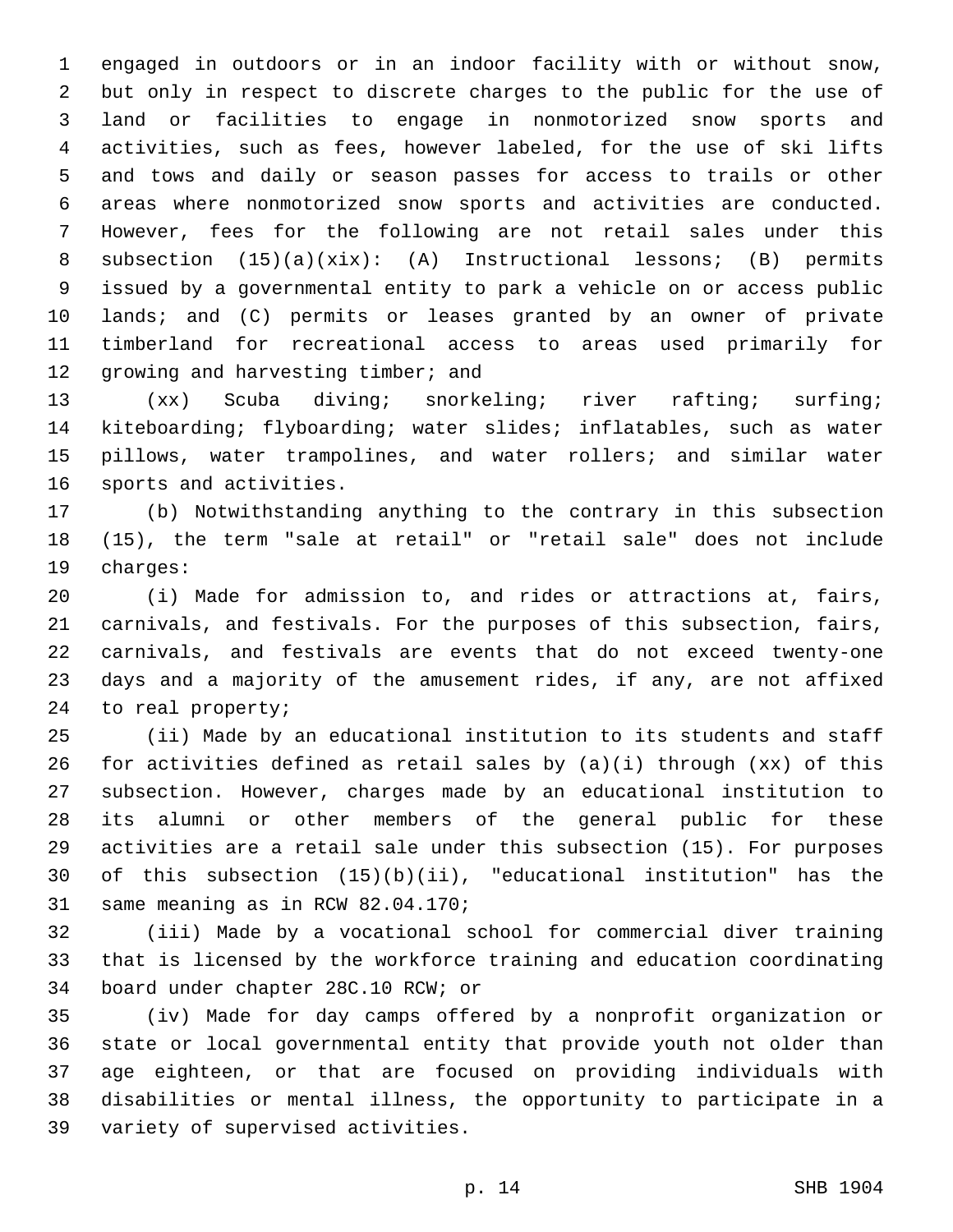**Sec. 4.** RCW 82.04.192 and 2010 c 111 s 203 are each amended to 2 read as follows:

 (1) "Digital audio works" means works that result from the fixation of a series of musical, spoken, or other sounds, including 5 ringtones.

 (2) "Digital audiovisual works" means a series of related images which, when shown in succession, impart an impression of motion, 8 together with accompanying sounds, if any.

 (3)(a) "Digital automated service," except as provided in (b) of this subsection (3), means any service transferred electronically 11 that uses one or more software applications.

(b) "Digital automated service" does not include:

 (i) Any service that primarily involves the application of human effort by the seller, and the human effort originated after the 15 customer requested the service;

 (ii) The loaning or transferring of money or the purchase, sale, or transfer of financial instruments. For purposes of this subsection (3)(b)(ii), "financial instruments" include cash, accounts receivable and payable, loans and notes receivable and payable, debt securities, equity securities, as well as derivative contracts such as forward 21 contracts, swap contracts, and options;

(iii) Dispensing cash or other physical items from a machine;

23 (iv) Payment processing services;

 (v) Parimutuel wagering and handicapping contests as authorized 25 by chapter 67.16 RCW;

 (vi) Telecommunications services and ancillary services as those 27 terms are defined in RCW 82.04.065;

 (vii) The internet and internet access as those terms are defined 29 in RCW 82.04.297;

30 (viii) The service described in RCW  $82.04.050(6)((+b))$  (c);

(ix) Online educational programs provided by a:

(A) Public or private elementary or secondary school; or

 (B) An institution of higher education as defined in sections 1001 or 1002 of the federal higher education act of 1965 (Title 20 U.S.C. Secs. 1001 and 1002), as existing on July 1, 2009. For purposes of this subsection (3)(b)(ix)(B), an online educational program must be encompassed within the institution's accreditation;

 (x) Live presentations, such as lectures, seminars, workshops, or courses, where participants are connected to other participants via the internet or telecommunications equipment, which allows audience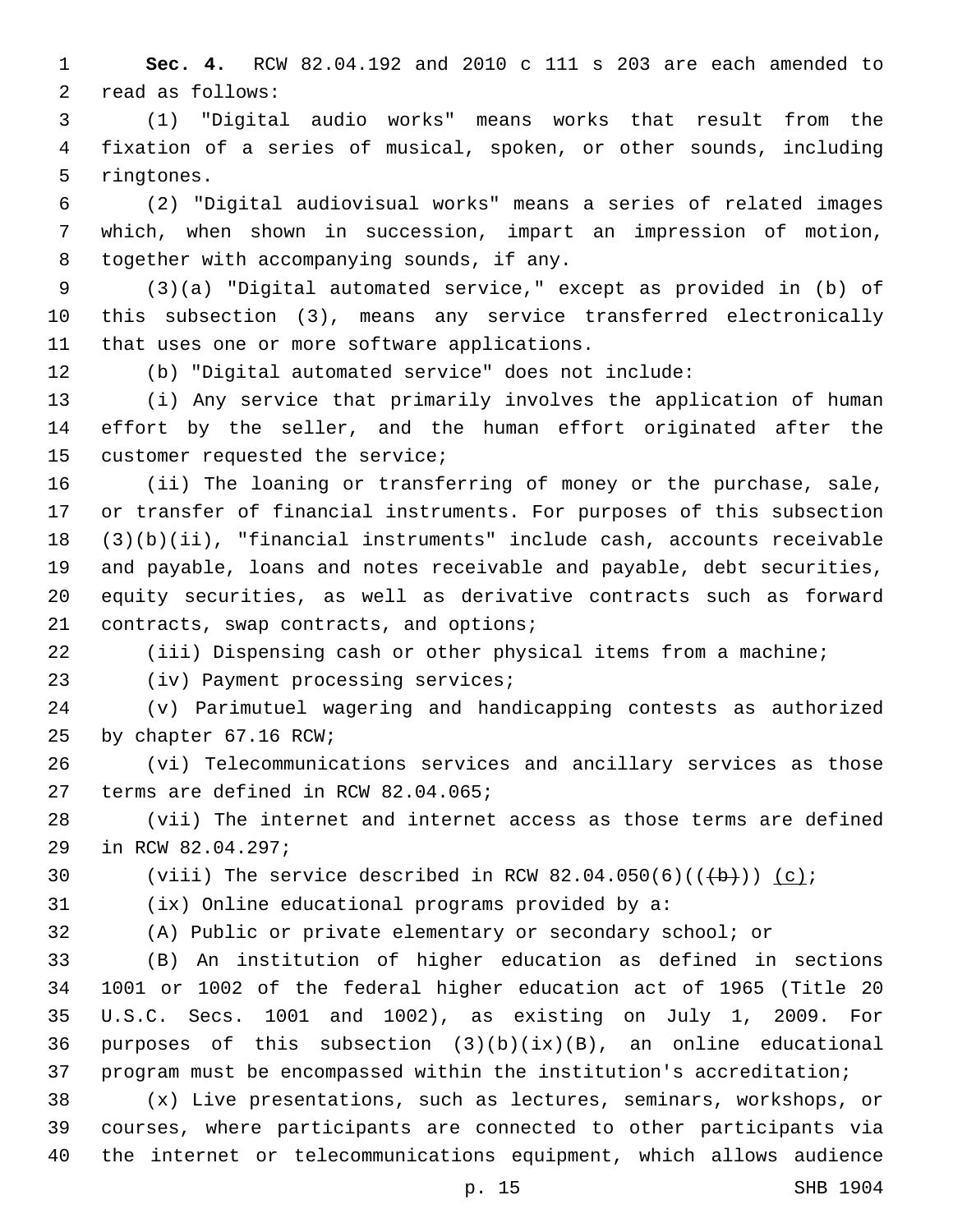members and the presenter or instructor to give, receive, and discuss 2 information with each other in real time;

 (xi) Travel agent services, including online travel services, and automated systems used by travel agents to book reservations;

 (xii)(A) A service that allows the person receiving the service to make online sales of products or services, digital or otherwise, using either: (I) The service provider's web site; or (II) the service recipient's web site, but only when the service provider's technology is used in creating or hosting the service recipient's web site or is used in processing orders from customers using the service 11 recipient's web site.

 (B) The service described in this subsection (3)(b)(xii) does not include the underlying sale of the products or services, digital or 14 otherwise, by the person receiving the service;

 (xiii) Advertising services. For purposes of this subsection (3)(b)(xiii), "advertising services" means all services directly related to the creation, preparation, production, or the dissemination of advertisements. Advertising services include layout, art direction, graphic design, mechanical preparation, production supervision, placement, and rendering advice to a client concerning the best methods of advertising that client's products or services. Advertising services also include online referrals, search engine marketing and lead generation optimization, web campaign planning, the acquisition of advertising space in the internet media, and the monitoring and evaluation of web site traffic for purposes of determining the effectiveness of an advertising campaign. Advertising services do not include web hosting services and domain name 28 registration;

 (xiv) The mere storage of digital products, digital codes, computer software, or master copies of software. This exclusion from the definition of digital automated services includes providing space on a server for web hosting or the backing up of data or other 33 information;

 (xv) Data processing services. For purposes of this subsection (3)(b)(xv), "data processing service" means a primarily automated service provided to a business or other organization where the primary object of the service is the systematic performance of operations by the service provider on data supplied in whole or in part by the customer to extract the required information in an appropriate form or to convert the data to usable information. Data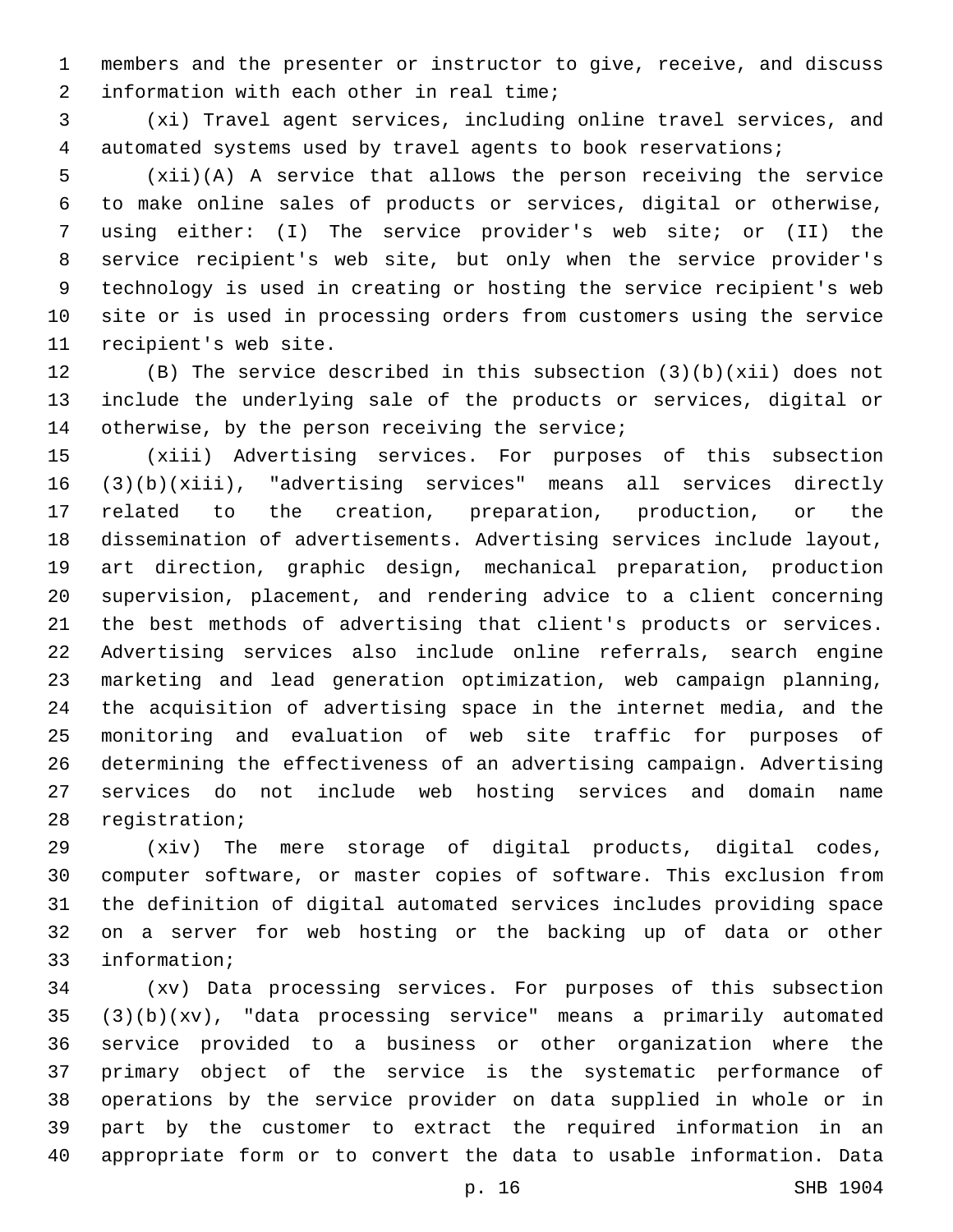processing services include check processing, image processing, form processing, survey processing, payroll processing, claim processing, and similar activities. Data processing does not include the service 4 described in RCW 82.04.050(6)( $(\frac{b}{b})$ ) (c); ((and))

 (xvi) Any business activity taxable under section 2 of this act; and

(xvii) Digital goods.7

 (4) "Digital books" means works that are generally recognized in 9 the ordinary and usual sense as books.

 (5) "Digital code" means a code that provides a purchaser with the right to obtain one or more digital products, if all of the digital products to be obtained through the use of the code have the same sales and use tax treatment. "Digital code" does not include a code that represents a stored monetary value that is deducted from a total as it is used by the purchaser. "Digital code" also does not include a code that represents a redeemable card, gift card, or gift certificate that entitles the holder to select digital products of an indicated cash value. A digital code may be obtained by any means, including email or by tangible means regardless of its designation as song code, video code, book code, or some other term.

 (6)(a) "Digital goods," except as provided in (b) of this subsection (6), means sounds, images, data, facts, or information, or any combination thereof, transferred electronically, including, but not limited to, specified digital products and other products transferred electronically not included within the definition of 26 specified digital products.

(b) The term "digital goods" does not include:

 (i) Telecommunications services and ancillary services as those 29 terms are defined in RCW 82.04.065;

(ii) Computer software as defined in RCW 82.04.215;

 (iii) The internet and internet access as those terms are defined 32 in RCW 82.04.297;

 (iv)(A) Except as provided in (b)(iv)(B) of this subsection (6), the representation of a personal or professional service in electronic form, such as an electronic copy of an engineering report prepared by an engineer, where the service primarily involves the application of human effort by the service provider, and the human effort originated after the customer requested the service.

 (B) The exclusion in (b)(iv)(A) of this subsection (6) does not apply to photographers in respect to amounts received for the taking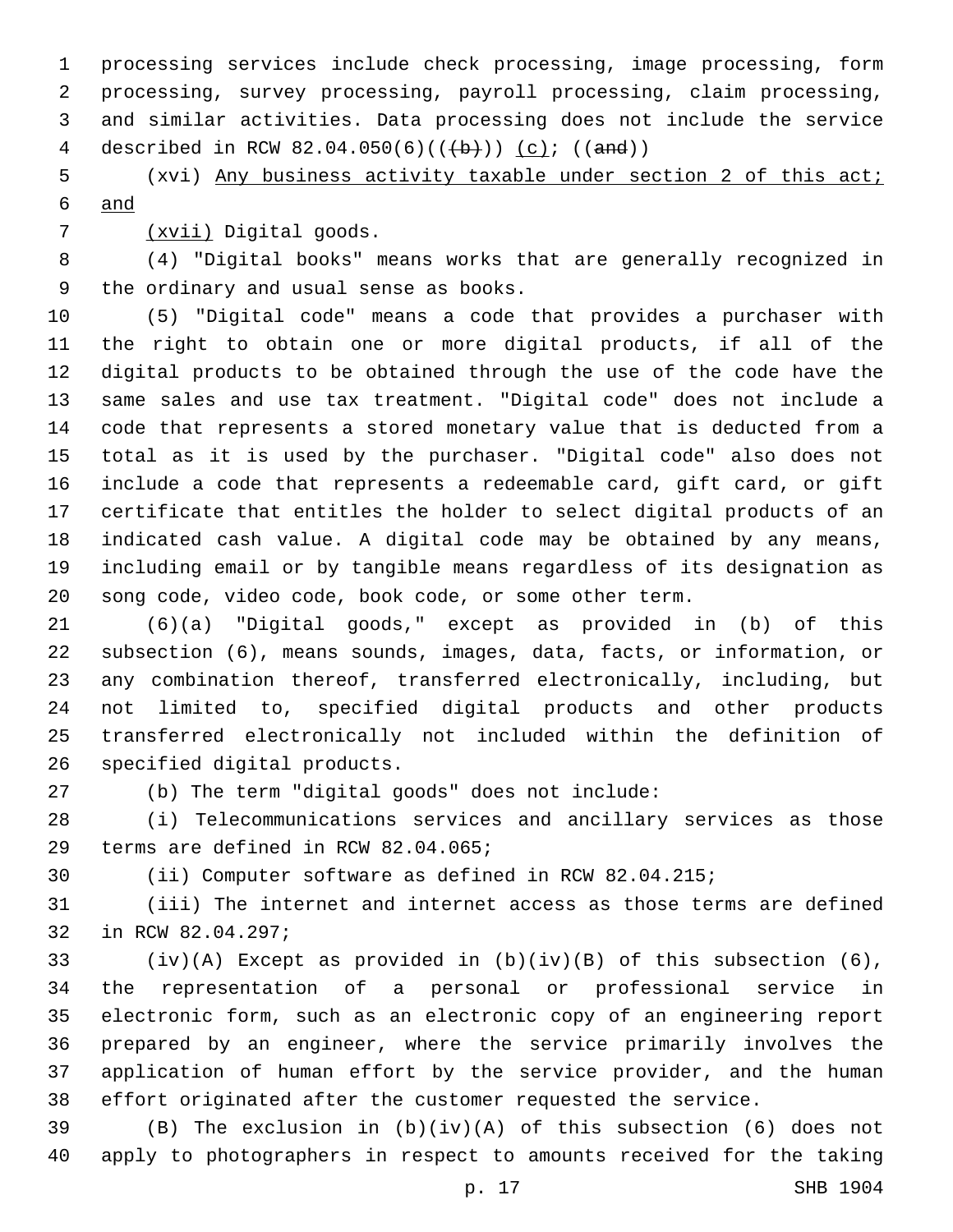of photographs that are transferred electronically to the customer, but only if the customer is an end user, as defined in RCW 82.04.190(11), of the photographs. Such amounts are considered to be for the sale of digital goods; ((and))

(v) Personal information as defined in section 2 of this act; and

 (vi) Services and activities excluded from the definition of 7 digital automated services in subsection  $(3)(b)(i)$  through  $((+xy))$  (xvi) of this section and not otherwise described in (b)(i) through  $((\overleftrightarrow{iv}))$   $(v)$  of this subsection (6).

 (7) "Digital products" means digital goods and digital automated 11 services.

 (8) "Electronically transferred" or "transferred electronically" means obtained by the purchaser by means other than tangible storage media. It is not necessary that a copy of the product be physically transferred to the purchaser. So long as the purchaser may access the product, it will be considered to have been electronically 17 transferred to the purchaser.

 (9) "Specified digital products" means electronically transferred digital audiovisual works, digital audio works, and digital books.

 (10) "Subscription radio services" means the sale of audio programming by a radio broadcaster as defined in RCW 82.08.02081, except as otherwise provided in this subsection. "Subscription radio services" does not include audio programming that is sold on a pay- per-program basis or that allows the buyer to access a library of programs at any time for a specific charge for that service.

 (11) "Subscription television services" means the sale of video programming by a television broadcaster as defined in RCW 82.08.02081, except as otherwise provided in this subsection. "Subscription television services" does not include video programming that is sold on a pay-per-program basis or that allows the buyer to access a library of programs at any time for a specific charge for that service, but only if the seller is not subject to a franchise fee in this state under the authority of Title 47 U.S.C. Sec. 542(a) 34 on the gross revenue derived from the sale.

 **Sec. 5.** RCW 82.04.2907 and 2015 3rd sp.s. c 5 s 101 are each 36 amended to read as follows:

 (1) Upon every person engaging within this state in the business of receiving income from royalties, the amount of tax with respect to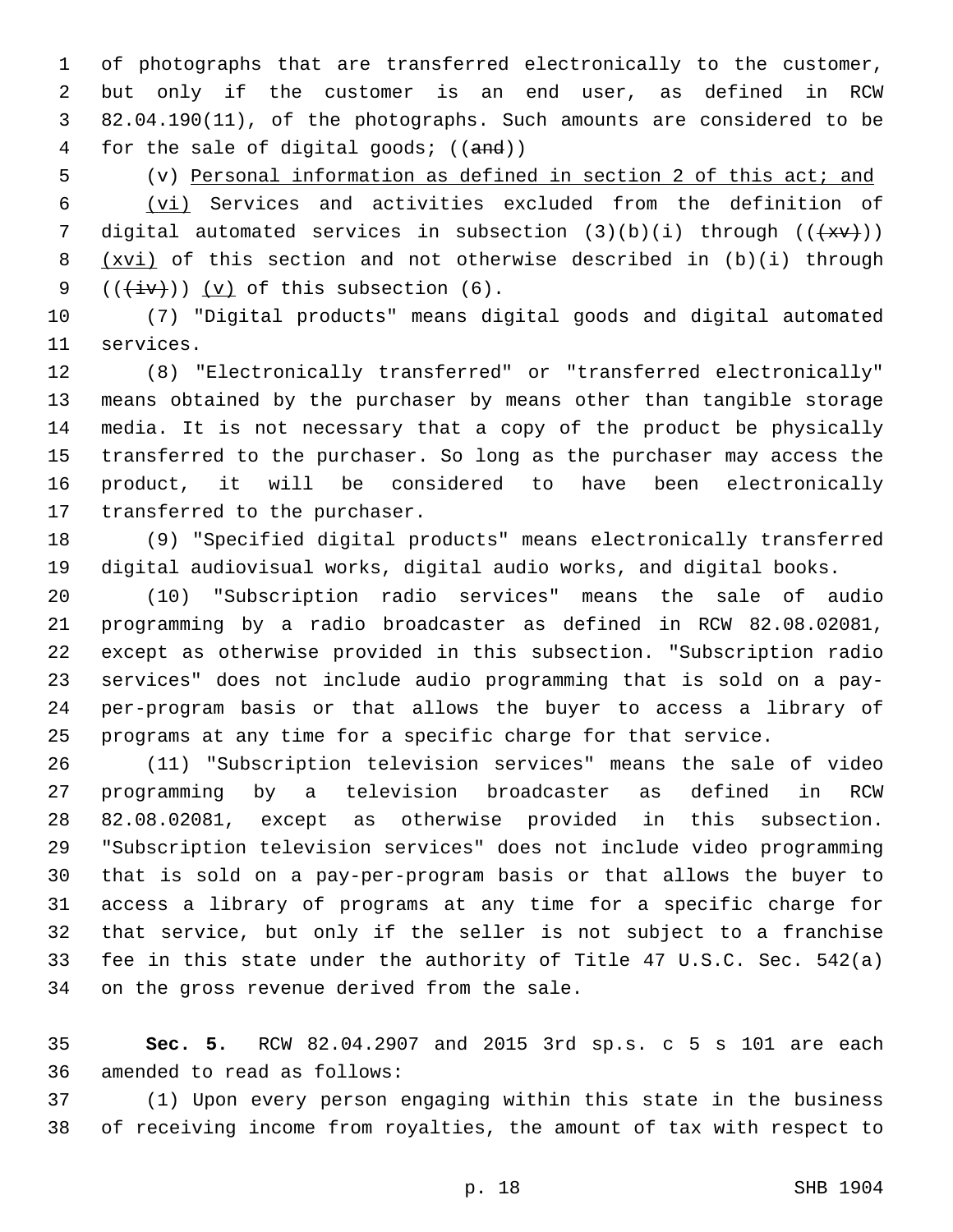the business is equal to the gross income from royalties multiplied 2 by the rate provided in RCW  $82.04.290(2)(a)$ .

 (2) For the purposes of this section, "gross income from royalties" means compensation for the use of intangible property, including charges in the nature of royalties, regardless of where the intangible property will be used. For purposes of this subsection, "intangible property" includes copyrights, patents, licenses, franchises, trademarks, trade names, and similar items. "Gross income from royalties" does not include compensation for any natural 10 resource, gross income of the business from the sale of, or exchange for consideration, personal information as defined in section 2 of 12 this act, the licensing of prewritten computer software to the end user, or the licensing of digital goods, digital codes, or digital automated services to the end user as defined in RCW 82.04.190(11).

 **Sec. 6.** RCW 82.04.460 and 2014 c 97 s 304 are each amended to 16 read as follows:

 (1) Except as otherwise provided in this section, any person earning apportionable income taxable under this chapter and also taxable in another state must, for the purpose of computing tax liability under this chapter, apportion to this state, in accordance with RCW 82.04.462, that portion of the person's apportionable income derived from business activities performed within this state.

 (2) The department must by rule provide a method of apportioning the apportionable income of financial institutions, where such apportionable income is taxable under RCW 82.04.290. The rule adopted by the department must, to the extent feasible, be consistent with the multistate tax commission's recommended formula for the apportionment and allocation of net income of financial institutions as existing on June 1, 2010, or such subsequent date as may be provided by the department by rule, consistent with the purposes of 31 this section, except that:

 (a) The department's rule must provide for a single factor apportionment method based on the receipts factor; and

 (b) The definition of "financial institution" contained in appendix A to the multistate tax commission's recommended formula for the apportionment and allocation of net income of financial 37 institutions is advisory only.

 (3) The department may by rule provide a method or methods of apportioning or allocating gross income derived from sales of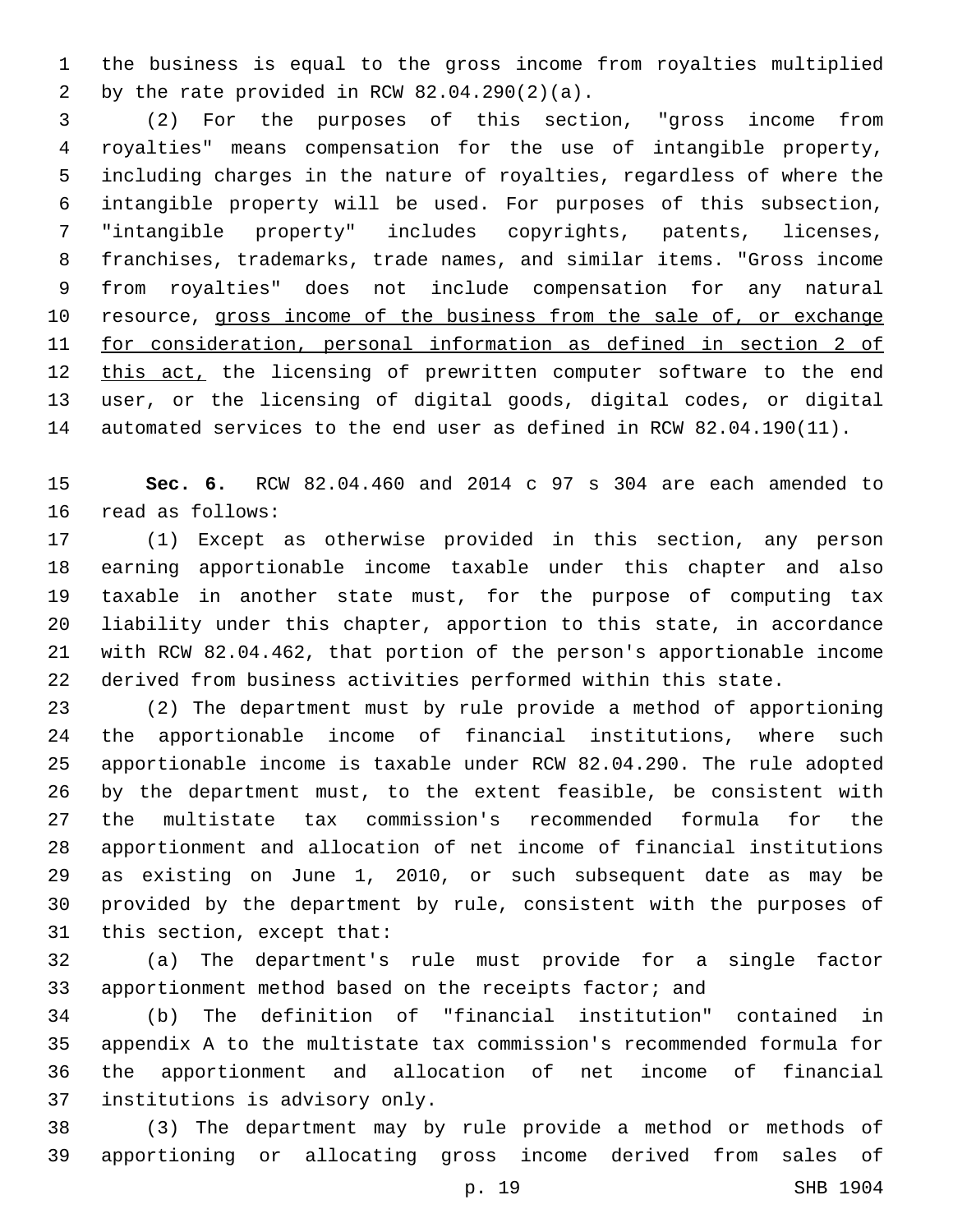telecommunications service and competitive telephone service taxed under this chapter, if the gross proceeds of sales subject to tax under this chapter do not fairly represent the extent of the taxpayer's income attributable to this state. The rule must provide for an equitable and constitutionally permissible division of the tax 6 base.

 (4) For purposes of this section, the following definitions apply 8 unless the context clearly requires otherwise:

 (a) "Apportionable income" means gross income of the business generated from engaging in apportionable activities, including income received from apportionable activities performed outside this state if the income would be taxable under this chapter if received from activities in this state, less the exemptions and deductions allowable under this chapter. For purposes of this subsection, "apportionable activities" means only those activities taxed under:

16 (i) RCW 82.04.255;

(ii) RCW 82.04.260 (3), (5), (6), (7), (8), (9), (10), and (13);

18 (iii) RCW 82.04.280(1)(e);

- 19 (iv) RCW 82.04.285;
- 20 (v) RCW 82.04.286;
- 21 (vi) RCW 82.04.290;
- 22 (vii) RCW 82.04.2907;
- 23 (viii) RCW 82.04.2908;

 (ix) RCW 82.04.263, but only to the extent of any activity that would be taxable under any of the provisions enumerated under (a)(i) through (viii) of this subsection (4) if the tax classification in 27 RCW 82.04.263 did not exist; ((and))

 (x) RCW 82.04.260(14) and 82.04.280(1)(a), but only with respect to advertising; and

## 30  $(xi)$  Section 2 of this act.

 (b)(i) "Taxable in another state" means that the taxpayer is subject to a business activities tax by another state on its income received from engaging in apportionable activities; or the taxpayer is not subject to a business activities tax by another state on its income received from engaging in apportionable activities, but any other state has jurisdiction to subject the taxpayer to a business activities tax on such income under the substantial nexus standards 38 in RCW 82.04.067(1).

 (ii) For purposes of this subsection (4)(b), "business activities tax" and "state" have the same meaning as in RCW 82.04.462.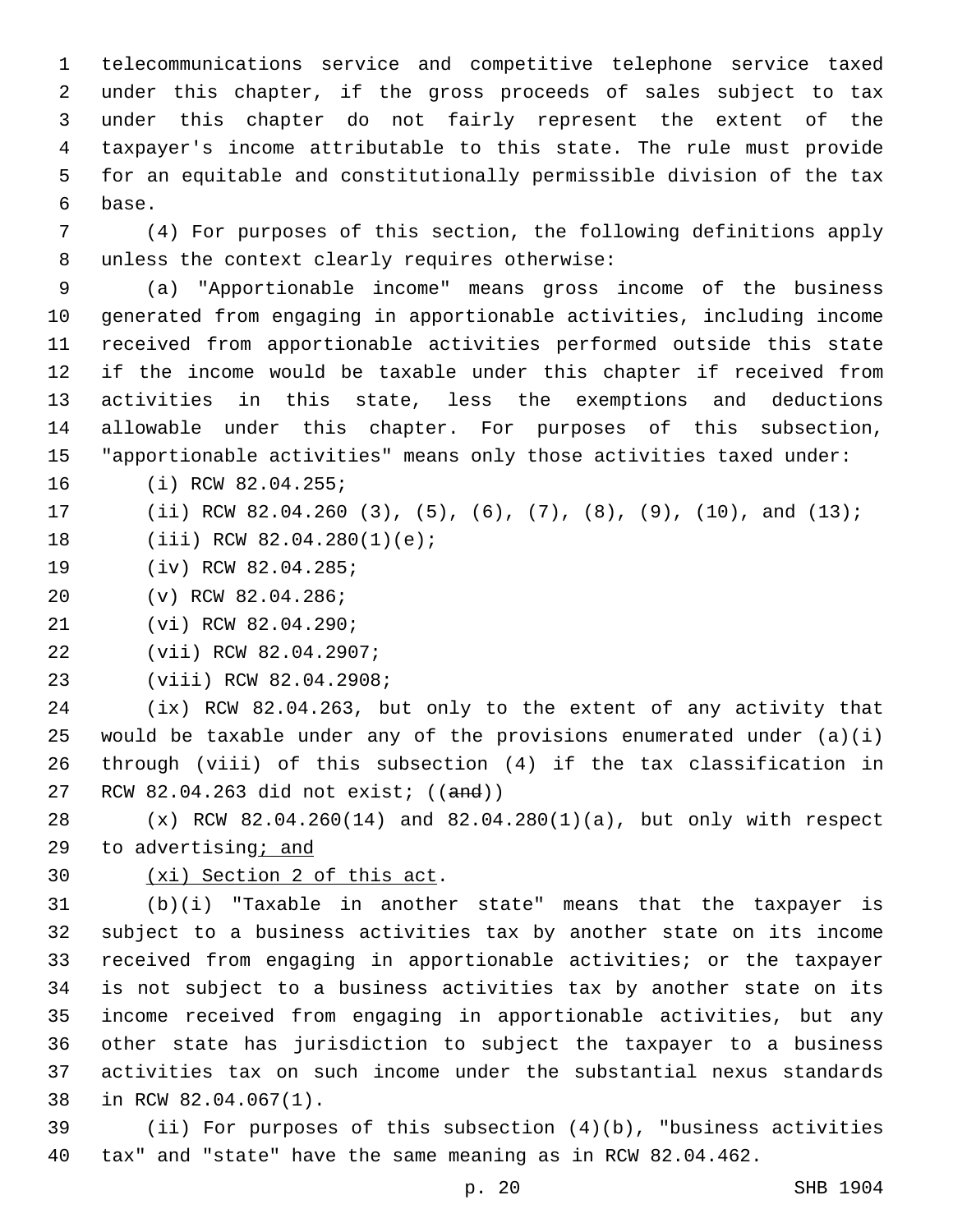**Sec. 7.** RCW 82.04.462 and 2014 c 97 s 305 are each amended to 2 read as follows:

 (1) The apportionable income of a person within the scope of RCW 82.04.460(1) is apportioned to Washington by multiplying its apportionable income by the receipts factor. Persons who are subject to tax under more than one of the tax classifications enumerated in 7 RCW  $82.04.460(4)(a)$  (i) through  $((+x))$  (xi) must calculate a separate receipts factor for each tax classification that the person is taxable under.9

 (2) For purposes of subsection (1) of this section, the receipts factor is a fraction and is calculated as provided in subsections (3)  $((and)), (4), and (5)$  of this section and, for financial institutions, as provided in the rule adopted by the department under 14 the authority of RCW 82.04.460(2).

 (3)(a) The numerator of the receipts factor is the total gross income of the business of the taxpayer attributable to this state during the tax year from engaging in an apportionable activity. The denominator of the receipts factor is the total gross income of the business of the taxpayer from engaging in an apportionable activity 20 everywhere in the world during the tax year.

 (b) Except as otherwise provided in this section, for purposes of computing the receipts factor, gross income of the business generated from each apportionable activity is attributable to the state:

 (i) Where the customer received the benefit of the taxpayer's service or, in the case of gross income from royalties, where the customer used the taxpayer's intangible property. When a customer receives the benefit of the taxpayer's services or uses the taxpayer's intangible property in this and one or more other states and the amount of gross income of the business that was received by the taxpayer in return for the services received or intangible property used by the customer in this state can be reasonably determined by the taxpayer, such amount of gross income must be 33 attributed to this state.

 (ii) If the customer received the benefit of the service or used the intangible property in more than one state and if the taxpayer is unable to attribute gross income of the business under the provisions of (b)(i) of this subsection (3), gross income of the business must be attributed to the state in which the benefit of the service was primarily received or in which the intangible property was primarily 40 used.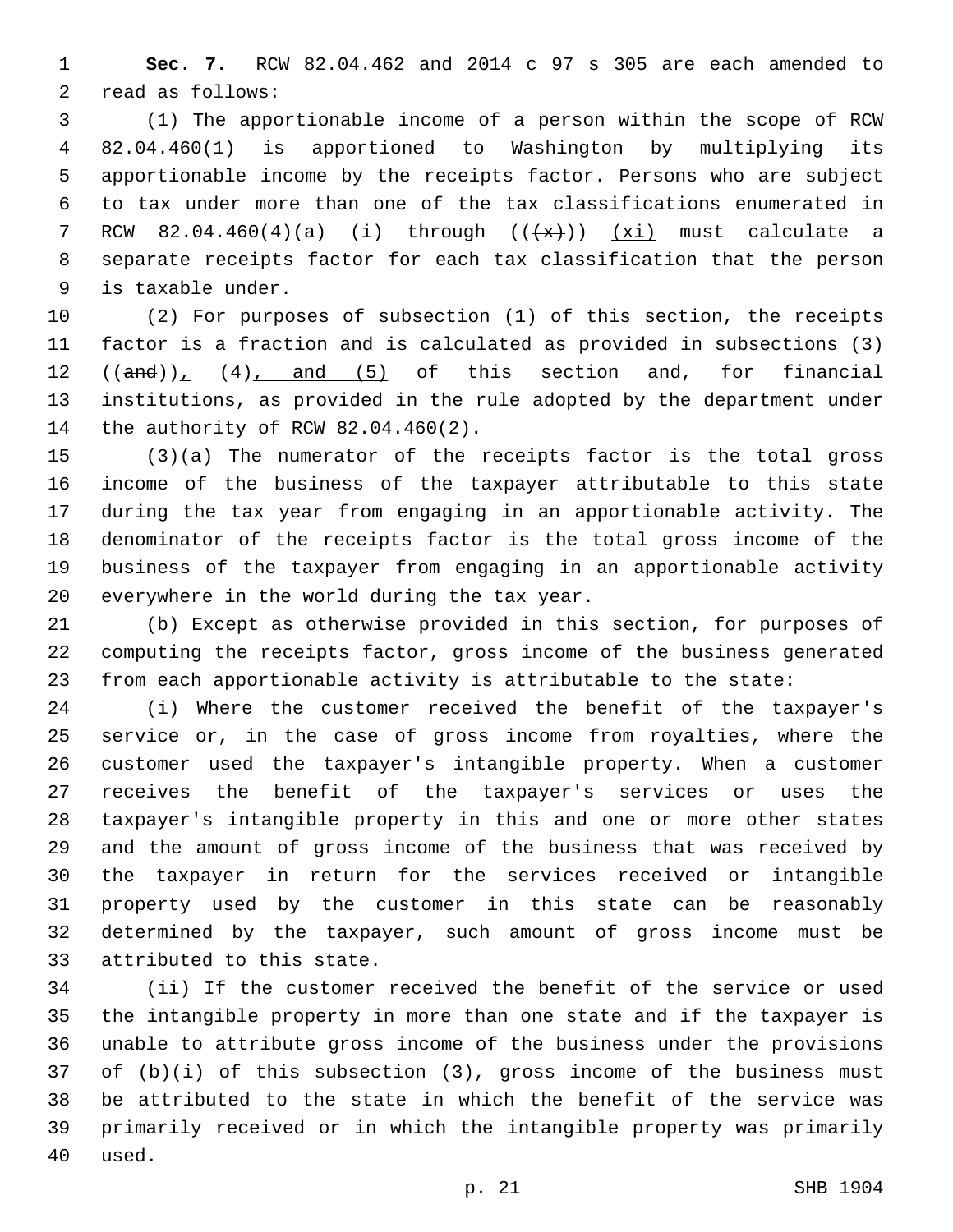(iii) If the taxpayer is unable to attribute gross income of the business under the provisions of (b)(i) or (ii) of this subsection (3), gross income of the business must be attributed to the state from which the customer ordered the service or, in the case of royalties, the office of the customer from which the royalty agreement with the taxpayer was negotiated.6

 (iv) If the taxpayer is unable to attribute gross income of the business under the provisions of (b)(i), (ii), or (iii) of this subsection (3), gross income of the business must be attributed to the state to which the billing statements or invoices are sent to the 11 customer by the taxpayer.

 (v) If the taxpayer is unable to attribute gross income of the business under the provisions of (b)(i), (ii), (iii), or (iv) of this subsection (3), gross income of the business must be attributed to the state from which the customer sends payment to the taxpayer.

 (vi) If the taxpayer is unable to attribute gross income of the business under the provisions of (b)(i), (ii), (iii), (iv), or (v) of this subsection (3), gross income of the business must be attributed to the state where the customer is located as indicated by the customer's address: (A) Shown in the taxpayer's business records maintained in the regular course of business; or (B) obtained during consummation of the sale or the negotiation of the contract for services or for the use of the taxpayer's intangible property, including any address of a customer's payment instrument when readily available to the taxpayer and no other address is available.

 (vii) If the taxpayer is unable to attribute gross income of the business under the provisions of (b)(i), (ii), (iii), (iv), (v), or (vi) of this subsection (3), gross income of the business must be attributed to the commercial domicile of the taxpayer.

 (viii) For purposes of this subsection (3)(b), "customer" means a person or entity to whom the taxpayer makes a sale or renders services or from whom the taxpayer otherwise receives gross income of the business. "Customer" includes anyone who pays royalties or charges in the nature of royalties for the use of the taxpayer's 35 intangible property.

 (c) Gross income of the business from engaging in an apportionable activity must be excluded from the denominator of the receipts factor if, in respect to such activity, at least some of the activity is performed in this state, and the gross income is attributable under (b) of this subsection (3) to a state in which the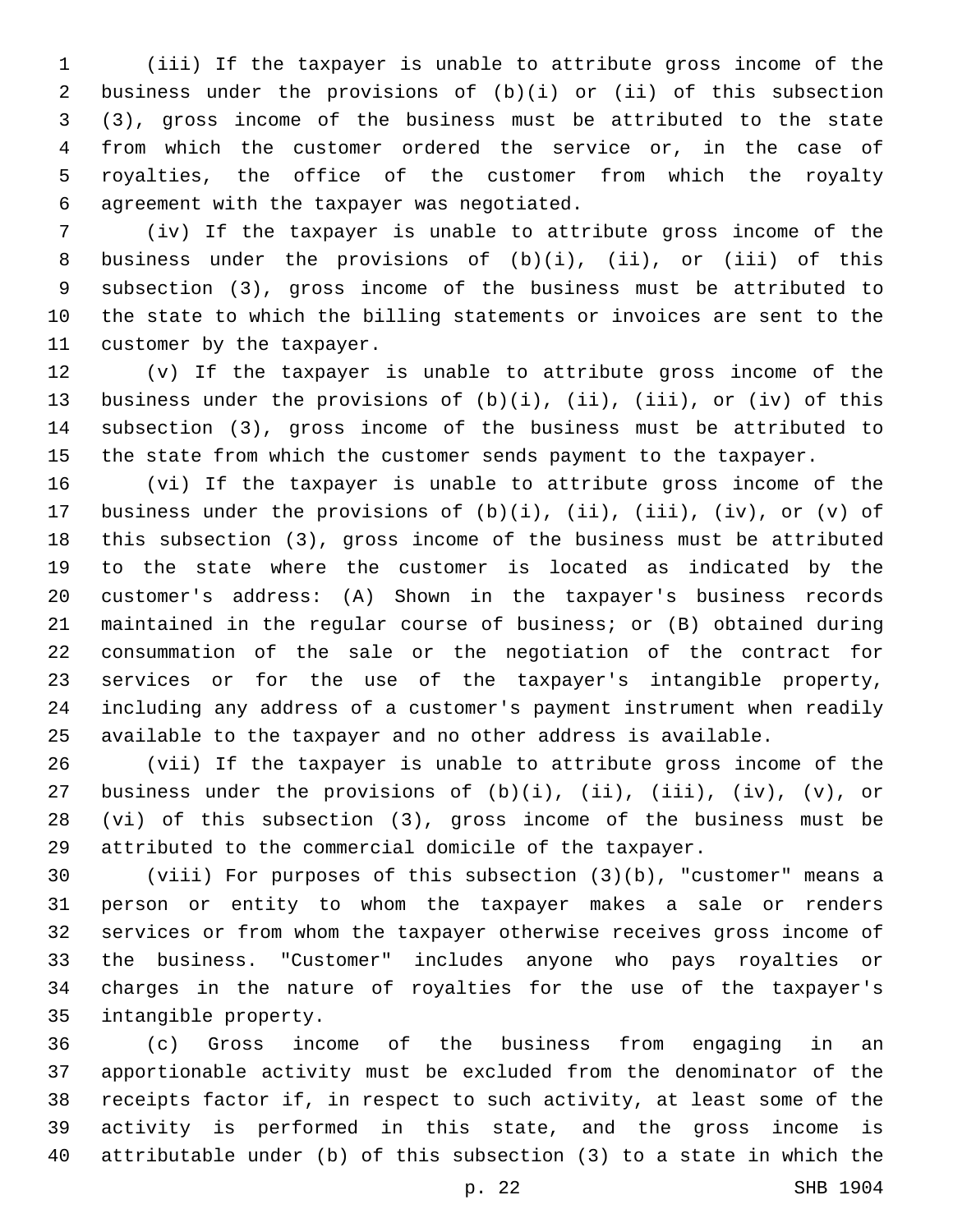taxpayer is not taxable. For purposes of this subsection (3)(c), "not taxable" means that the taxpayer is not subject to a business activities tax by that state, except that a taxpayer is taxable in a state in which it would be deemed to have a substantial nexus with that state under the standards in RCW 82.04.067(1) regardless of whether that state imposes such a tax. "Business activities tax" means a tax measured by the amount of, or economic results of, business activity conducted in a state. The term includes taxes measured in whole or in part on net income or gross income or receipts. "Business activities tax" does not include a sales tax, use tax, or a similar transaction tax, imposed on the sale or acquisition of goods or services, whether or not denominated a gross receipts tax or a tax imposed on the privilege of doing business.

 (d) This subsection (3) does not apply to financial institutions with respect to apportionable income taxable under RCW 82.04.290. Financial institutions must calculate the receipts factor as provided in subsection (4) of this section and the rule adopted by the department under the authority of RCW 82.04.460(2) with respect to apportionable income taxable under RCW 82.04.290. Financial institutions that are subject to tax under any other tax classification enumerated in RCW 82.04.460(4)(a) (i) through (v) and 22 (vii) through  $((+x))$   $(xi)$  must calculate a separate receipts factor, as provided in this section, for each of the other tax classifications that the financial institution is taxable under.

 (4) A taxpayer may calculate the receipts factor for the current tax year based on the most recent calendar year for which information is available for the full calendar year. If a taxpayer does not calculate the receipts factor for the current tax year based on previous calendar year information as authorized in this subsection, the business must use current year information to calculate the receipts factor for the current tax year. In either case, a taxpayer must correct the reporting for the current tax year when complete information is available to calculate the receipts factor for that year, but not later than October 31st of the following tax year. Interest will apply to any additional tax due on a corrected tax return. Interest must be computed and assessed as provided in RCW 82.32.050 and accrues until the additional taxes are paid. Penalties as provided in RCW 82.32.090 will apply to any such additional tax due only if the current tax year reporting is not corrected and the additional tax is not paid by October 31st of the following tax year.

p. 23 SHB 1904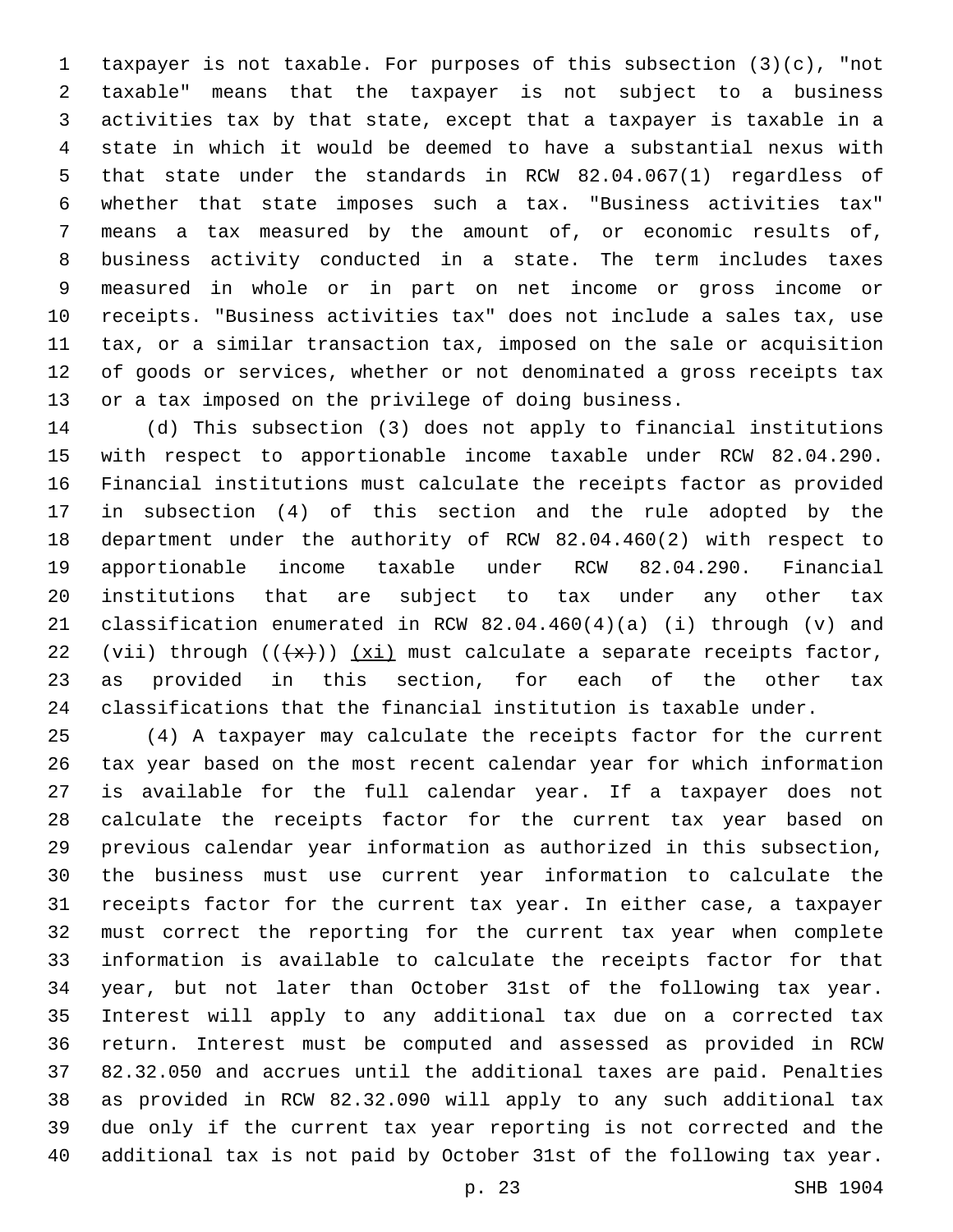Interest as provided in RCW 82.32.060 will apply to any tax paid in excess of that properly due on a return as a result of a taxpayer using previous calendar year data or incomplete current-year data to 4 calculate the receipts factor.

 (5)(a)(i) Except as provided in (a)(ii) of this subsection (5), for purposes of computing the receipts factor under subsection (3) of this section, gross income of the business generating sales of, or exchanging for consideration, personal information must be 9 attributable to this state in the ratio, expressed as a percentage, that the number of Washington addresses in the personal information bears to all addresses in the personal information. Only personal information used to generate the gross income of the business to be 13 attributed under this subsection (5)(a)(i) is applicable in 14 calculating the ratio described in this subsection  $(5)(a)(i)$ .

 (ii) If the taxpayer is unable to attribute gross income of the business under the provisions of (a)(i) of this subsection (5), gross income of the business generated from making sales of, or exchanging for consideration, personal information must be attributed to this 19 state in the ratio, expressed as a percentage, that the population of this state bears to all the states of the United States in the taxpayer's market, or by any other reasonable methods of attribution allowed by the department.

## (b) For the purposes of this subsection:

 (i) "Addresses" means physical, mailing, or internet protocol 25 addresses, or similar addresses; and

 (ii) "Personal information" has the same meaning as provided in section 2 of this act.

 (6) Unless the context clearly requires otherwise, the definitions in this subsection apply throughout this section.

 (a) "Apportionable activities" and "apportionable income" have 31 the same meaning as in RCW 82.04.460.

 (b) "State" means a state of the United States, the District of Columbia, the Commonwealth of Puerto Rico, any territory or possession of the United States, or any foreign country or political 35 subdivision of a foreign country.

 **Sec. 8.** RCW 82.08.0291 and 2015 c 169 s 4 are each amended to read as follows:37

 The tax imposed by RCW 82.08.020 does not apply to sales defined 39 as a sale at retail and retail sale under RCW  $82.04.050$  (3)(( $\left(\frac{4}{9}\right)$ ))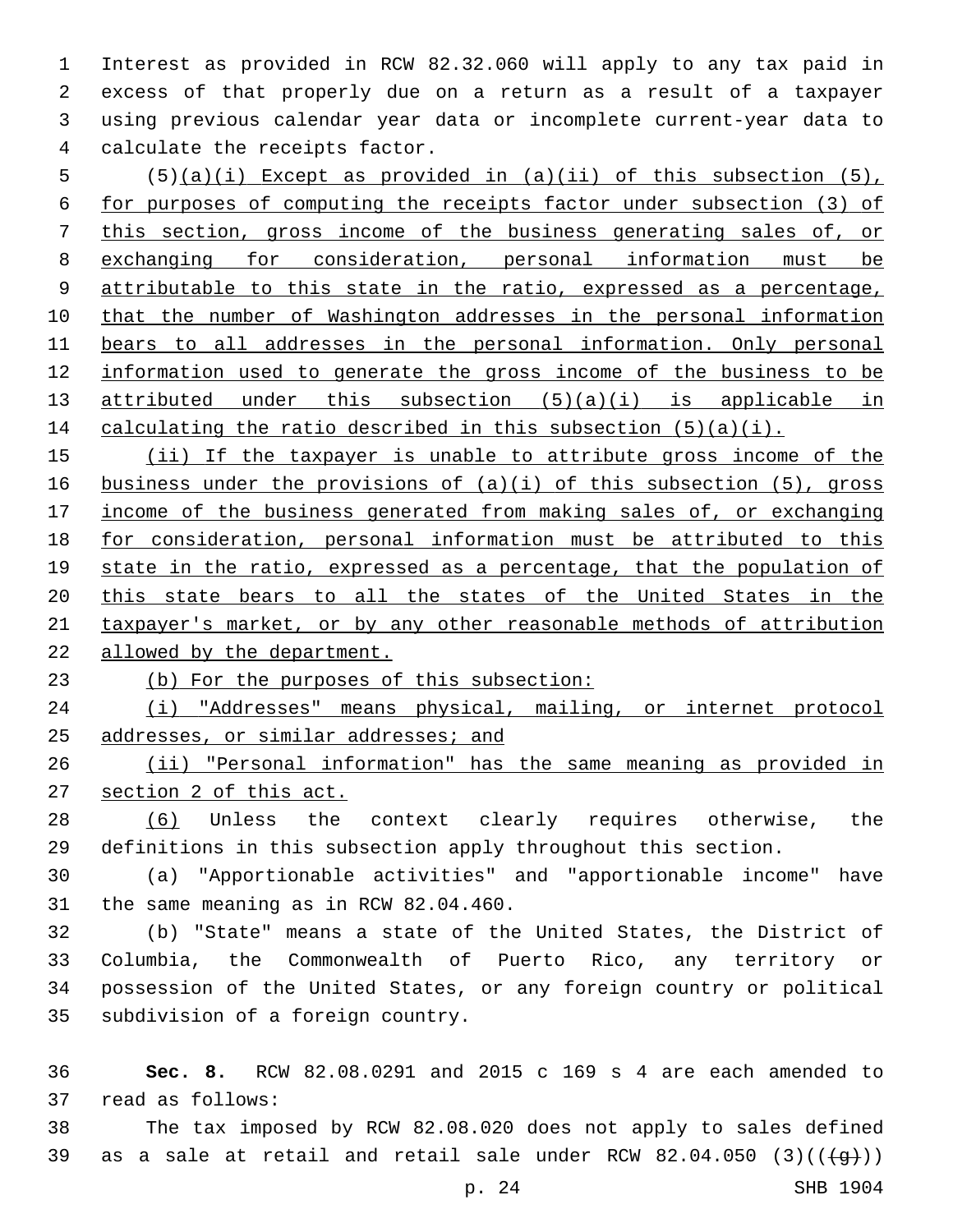1 (f) or (15), by a nonprofit youth organization, as defined in RCW 82.04.4271, to members of the organization; and the tax does not apply to physical fitness classes provided by a local government.

 **Sec. 9.** RCW 82.32.087 and 2015 c 169 s 11 are each amended to 5 read as follows:

 (1) The director may grant a direct pay permit to a taxpayer who demonstrates, to the satisfaction of the director, that the taxpayer meets the requirements of this section. The direct pay permit allows the taxpayer to accrue and remit directly to the department use tax on the acquisition of tangible personal property or sales tax on the sale of or charges made for labor and/or services, in accordance with all of the applicable provisions of this title. Any taxpayer that uses a direct pay permit must remit state and local sales or use tax directly to the department. The agreement by the purchaser to remit tax directly to the department, rather than pay sales or use tax to the seller, relieves the seller of the obligation to collect sales or use tax and requires the buyer to pay use tax on the tangible personal property and sales tax on the sale of or charges made for 19 labor and/or services.

 (2)(a) A taxpayer may apply for a permit under this section if: (i) The taxpayer's cumulative tax liability is reasonably expected to be two hundred forty thousand dollars or more in the current calendar year; or (ii) the taxpayer makes purchases subject to the taxes imposed under chapter 82.08 or 82.12 RCW in excess of ten million dollars per calendar year. For the purposes of this section, "tax liability" means the amount required to be remitted to the department for taxes administered under this chapter, except for the taxes imposed or authorized by chapters 82.14A, 82.14B, 82.24, 82.27, 29 82.29A, and 84.33 RCW.

 (b) Application for a permit must be made in writing to the director in a form and manner prescribed by the department. A taxpayer who transacts business in two or more locations may submit 33 one application to cover the multiple locations.

 (c) The director must review a direct pay permit application in a timely manner and must notify the applicant, in writing, of the approval or denial of the application. The department must approve or deny an application based on the applicant's ability to comply with local government use tax coding capabilities and responsibilities; requirements for vendor notification; recordkeeping obligations;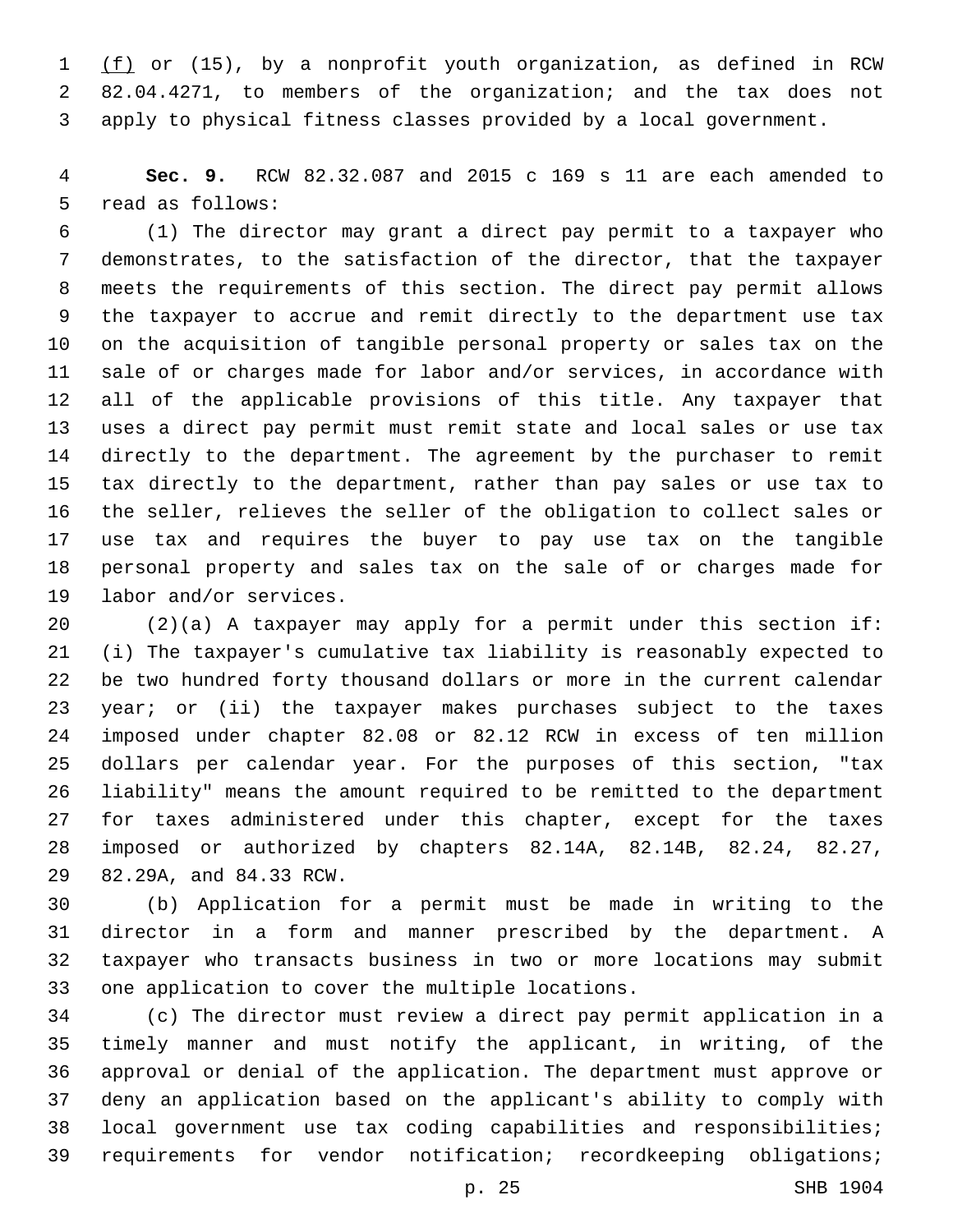electronic data capabilities; and tax reporting procedures. Additionally, an application may be denied if the director determines that denial would be in the best interest of collecting taxes due under this title. The department must provide a direct pay permit to an approved applicant with the notice of approval. The direct pay permit must clearly state that the holder is solely responsible for the accrual and payment of the tax imposed under chapters 82.08 and 82.12 RCW and that the seller is relieved of liability to collect tax imposed under chapters 82.08 and 82.12 RCW on all sales to the direct pay permit holder. The taxpayer may petition the director for 11 reconsideration of a denial.

 (d) A taxpayer who uses a direct pay permit must continue to maintain records that are necessary to a determination of the tax liability in accordance with this title. A direct pay permit is not transferable and the use of a direct pay permit may not be assigned 16 to a third party.

 (3) Taxes for which the direct pay permit is used are due and payable on the tax return for the reporting period in which the taxpayer (a) receives the tangible personal property purchased or in which the labor and/or services are performed or (b) receives an invoice for such property or such labor and/or services, whichever 22 period is earlier.

 (4) The holder of a direct pay permit must furnish a copy of the direct pay permit to each vendor with whom the taxpayer has opted to use a direct pay permit. Sellers who make sales upon which the sales or use tax is not collected by reason of the provisions of this section, in addition to existing requirements under this title, must maintain a copy of the direct pay permit and any such records or 29 information as the department may specify.

 (5) A direct pay permit is subject to revocation by the director at any time the department determines that the taxpayer has violated any provision of this section or that revocation would be in the best interests of collecting the taxes due under this title. The notice of revocation must be in writing and is effective either as of the end of the taxpayer's next normal reporting period or a date deemed appropriate by the director and identified in the revocation notice. The taxpayer may petition the director for reconsideration of a 38 revocation and reinstatement of the permit.

 (6) Any taxpayer who chooses to no longer use a direct pay permit or whose permit is revoked by the department, must return the permit